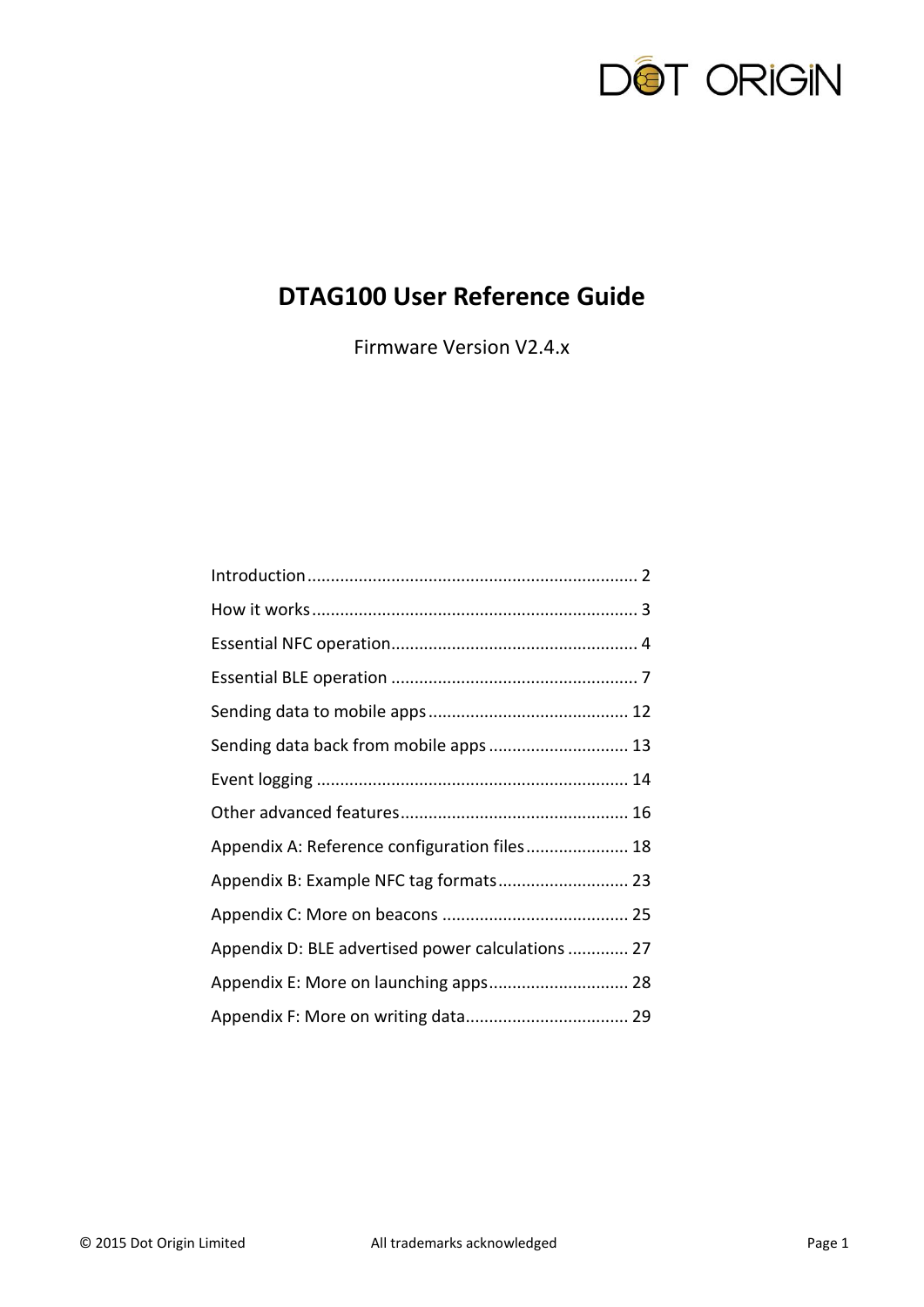

# <span id="page-1-0"></span>**Introduction**

The DTAG100 is an intelligent USB-connected device that can act as a variable NFC tag and Bluetooth (BLE) beacon. Depending on the model purchased, you can have one or both of these proximity technologies installed as interface modules, connected to the DTAG100 base unit.

The DTAG100 enables any connected host system to change the NFC tag and/or BLE beacon data at any time via USB, using a simple platform-independent method that doesn't require complex coding or APIs.

It provides a quick and easy way to add mobile interactivity to digital signage players, kiosks, ticketing and point-of-sale systems, without having to worry about the complexities of interoperating across multiple technologies, operating systems or mobile device types.

The DTAG100 can also be configured in advance, using a PC, and then left to run in stand-alone mode for as long as needed, by simply attaching it to any standard USB power supply.

It can also be securely upgraded in the field, making it a flexible and future-proof component of any system requiring mobile interactivity.

# **Using this guide**

This document is aimed at first-time users of the DTAG100 as well as mobile app and system developers, and contains the information you need to get started with both the NFC and BLE functions. The two technologies are covered in separate sections, although some features and facilities are common to both. You will also find information on the many configuration options available, and on how upgrade your DTAG100 unit with new firmware when available.

Advanced applications, including how to send data in both directions between your host system and mobile apps, are also covered, with source code examples and further support available on request.

# **Demonstration apps and firmware updates**

We have written various demonstration apps illustrating different aspects and use cases of the DTAG100 across both NFC and Bluetooth beacons - please visit [www.dtag100.com/demo](http://www.dtag100.com/demo) for more information and downloads.

### **Please also ensure that you have downloaded and installed the latest firmware from this location.**

# **Getting technical support**

For further information and technical support please contact us:

Email: [support@dotorigin.com](mailto:support@dotorigin.com)

UK telephone: +44 (0)1428 685 861

US telephone: +1-888-262-9642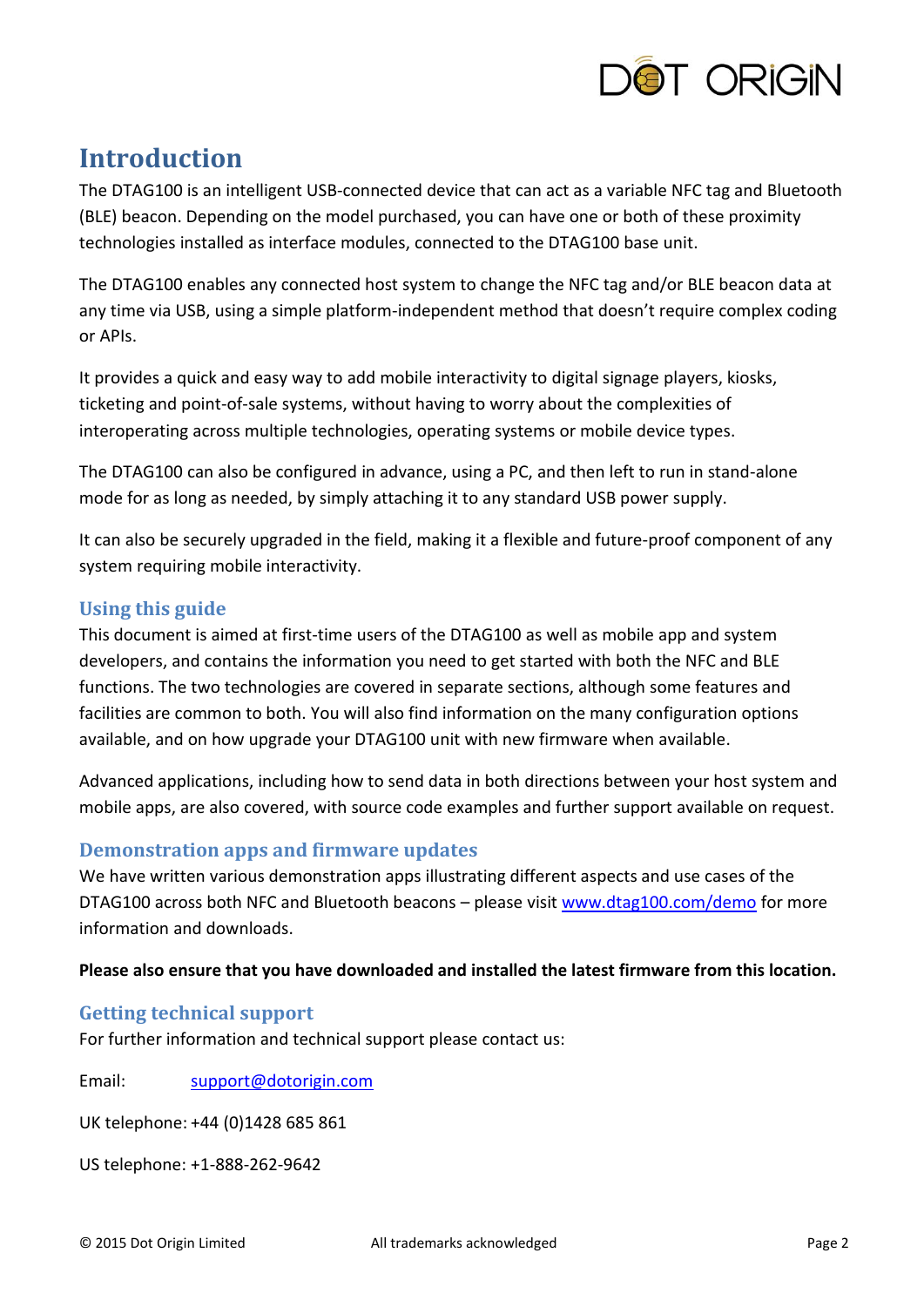

# <span id="page-2-0"></span>**How it works**

When connected to a PC or another host computer system, the DTAG100 appears as a generic mass storage device (ie like a memory stick) and, optionally, as a keyboard input or virtual serial COM port device.

In order to configure your DTAG100, you simply edit or create certain named text files, and the onboard processor will automatically read these files and adjust the NFC tag, BLE beacon and/or BLE attribute data accordingly.

Certain other files are generated automatically by the DTAG100, for instance to provide you with status and event log information that can be read as and when needed by the attached host.

This approach allows you to easily define the data that is transmitted to mobile phones, both manually and programmatically, using a platform-independent approach. It also provides several options for phones to send data back to software running on the host computer, for example by the DTAG100 emulating a barcode scanner.

The DTAG100 will automatically detect whether it has NFC and/or BLE interface modules attached, and will configure itself accordingly. It is also fully upgradable in the field, using a similar file-based method for distributing firmware updates in a secure manner.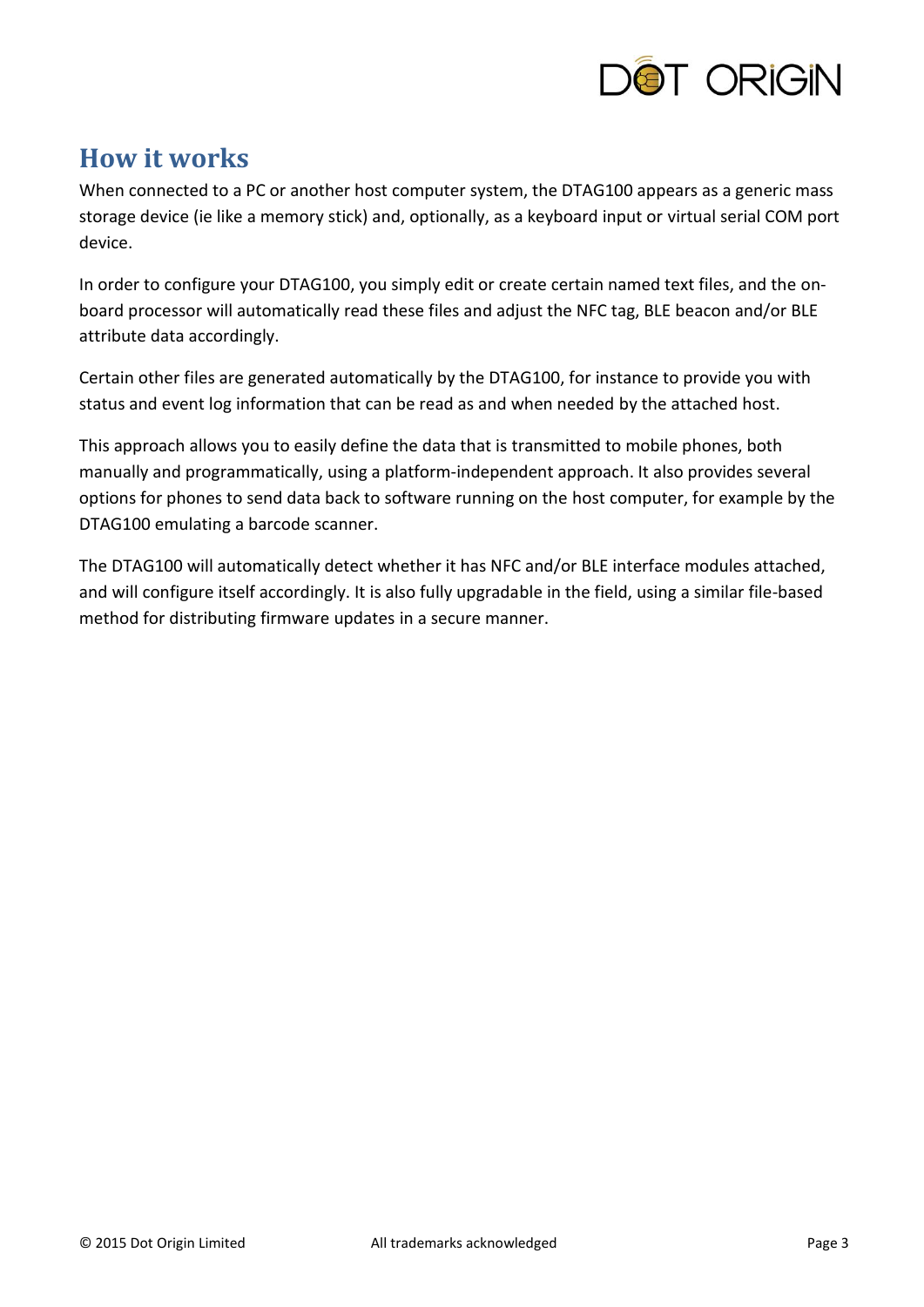

# <span id="page-3-0"></span>**Essential NFC operation**

When fitted with its NFC interface module, the DTAG100 appears as a standard NFC Forum tag, which can be read by any phone or other device capable of reading NFC tags. It does not act as a reader, and therefore doesn't use tag emulation or peer-to-peer modes, which can be unreliable. Instead it relies on a special dynamic NFC tag chip that implements the same short range radio interface as a standard tag, but allows the DTAG100 processor to provide the actual tag data 'on demand' rather than having it permanently programmed into memory.

The actual contents of the tag cannot be written or changed through the RF interface, but can be changed via the USB interface at any time. The DTAG100 supports all standard NDEF tag formats, as well as custom binary formats, extra-long tags and other advanced features including two-way data transfer.

Most device configuration and NFC-specific functionality is provided by reading and writing certain named text files on the DTAG100's mass storage – primarily '**config.txt**' and '**tagdata.txt**'. These files can be changed manually using a text editor, or programmatically by software running on the host.

During normal operation, the four LEDs on the front of the DTAG100 will flash in sequence. They will all light up for a few seconds when the RF field from a phone or another NFC reader is detected, after which the stored tag data will usually be read and the relevant action taken.

If you have just received an NFC-equipped DTAG100, try putting your mobile phone over the central antenna area to see what happens. As long as your mobile has NFC turned on, you should see a browser window open showing the Dot Origin web site, because of the default tag data stored on the DTAG100 when it is shipped.

### **Editing tagdata.txt**

The easiest way to change the NFC tag data that the DTAG100 broadcasts is to plug the DTAG100 into your computer, browse to the DTAG100 mass storage drive, and open the **tagdata.txt** file in a text editor (eg Windows Notepad). For a standard NFC smart poster, you'll want to provide a URI (a web address for example) and a short bit of text describing the URI. You can include additional pieces of data in the NFC message by adding up to two external type records. External type records have a type and payload, both of which must be provided. Here is an example **tagdata.txt** that includes all three records.

```
!DTAG:MyTagName
SmartPoster
Ext1Type=appdomain.com:theapp
Ext1Payload=apppayload 
URI=http://www.dotorigin.com
Text=This is Dot Origin
Ext2Type=android.com:pkg
Ext2Payload=com.yourdomain.yourapp
```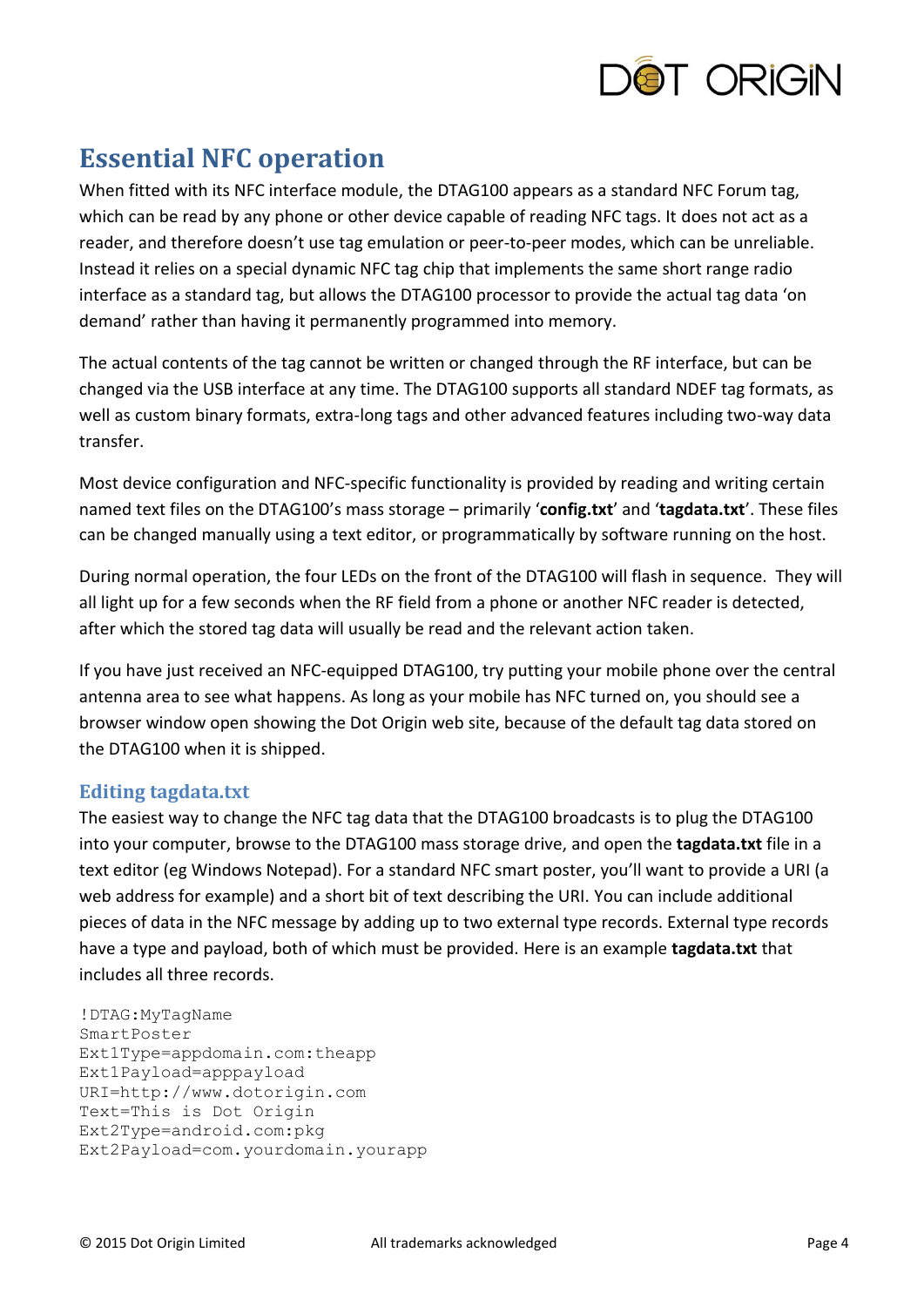

When using SmartPoster mode, the three records of Ext1, URI/Text, Ext2 are all optional and will always be portrayed in that order in the NDEF message that the DTAG100 broadcasts. You must also start your tagdata.txt file with "!DTAG:" followed by a tag name, which acts as an identifier. On the second line, you must have "SmartPoster". Lines following SmartPoster must include between one and three of the records described.

So, for example, a simple smart poster tag can be created as follows:

```
!DTAG:MyTagName
SmartPoster
URI=http://www.dotorigin.com
Text=This is Dot Origin
```
# **Launching apps directly on Android**

You can use what are called Android Application Records to directly open any app of your choosing. If the app is not installed on the Android device, it will open its listing page in the Google Play Store so that the user can download it easily. You should put this record as the last record in your tagdata.txt file so that it does not interfere with tag reading on other operating systems. The example tagdata.txt below will open the YouTube app directly on Android devices and go to www.youtube.com on other devices:

!DTAG:MyTagName SmartPoster URI=http://www.youtube.com Text=This is YouTube Ext2Type=android.com:pkg Ext2Payload=com.google.android.youtube

The type should always be android.com:pkg. The payload is the app's package name. The easiest way to find the package name is to view the app's listing on the Play Store in your browser. It is the last part of the URL. For example, this is YouTube's app listing:

#### https://play.google.com/store/apps/details?id=*com.google.android.youtube*

### **Other types of NFC tag records**

An NFC 'SmartPoster' tag does not need to contain a web address as the URI – many other types of URI are possible, although some are dependent on the mobile operating system supporting them. You can use the DTAG100 to experiment with the various different direct actions that are possible, such as triggering a phone call, email or SMS text message, as well as opening locations on a map or launching an app-specific URI – see **Appendix B** for more examples.

Our demonstration app for Chrome also has a handy tool for creating different types of NFC tag and sending these directly to the DTAG100 - please visit [www.dtag100.com/demo](http://www.dtag100.com/demo) for more information.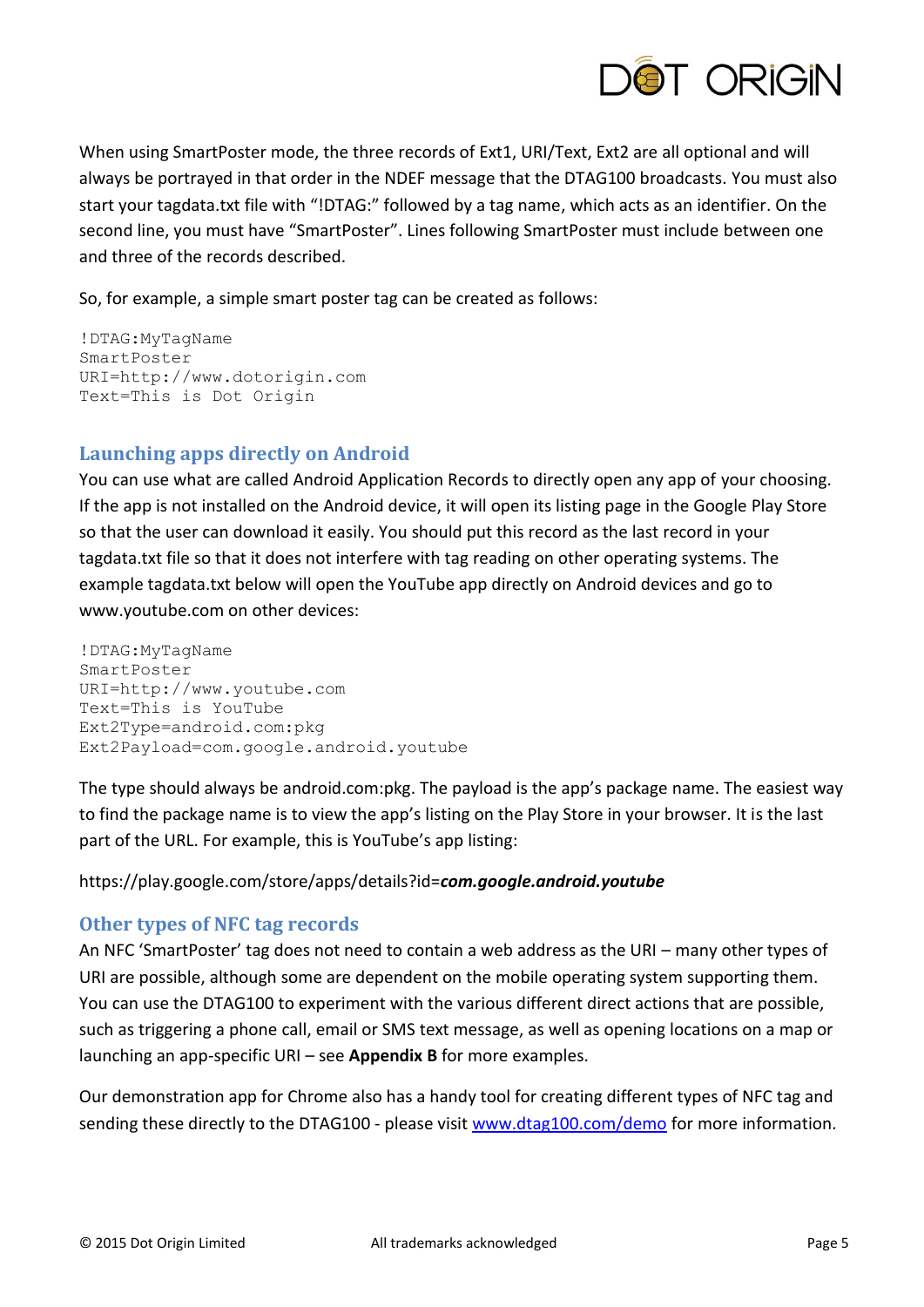

### **Raw tag data mode**

The **tagdata.txt** file can hold more than the basic smart poster and external type records described above. If those record types do not fit your specific needs, you can have the DTAG100 broadcast any NFC message you want. To do this, you will need to use raw data mode. You will need to put the entire string of hex-encoded binary data that contains the required NDEF message into **tagdata.txt** (using Type 3/FeliCa tag formatting.) When you write your own hex-encoded data, always precede that data with "raw" on a line of its own. Here is an example file with such a message:

!DTAG:MyTagName raw 94121a646f746f726967696e2e636f6d3a647461677061796d656e743b4d63446f6e616c64 733b33323134352e3030540f1a616e64726f69642e636f6d3a706b67636f6d2e646f746f72 6967696e2e6474616764656d6f72696731

#### **Other advanced features**

Please refer to later sections of this guide for information on other advanced NFC features of the DTAG100, including logging, two-way data transfer and various additional facilities and configuration settings available.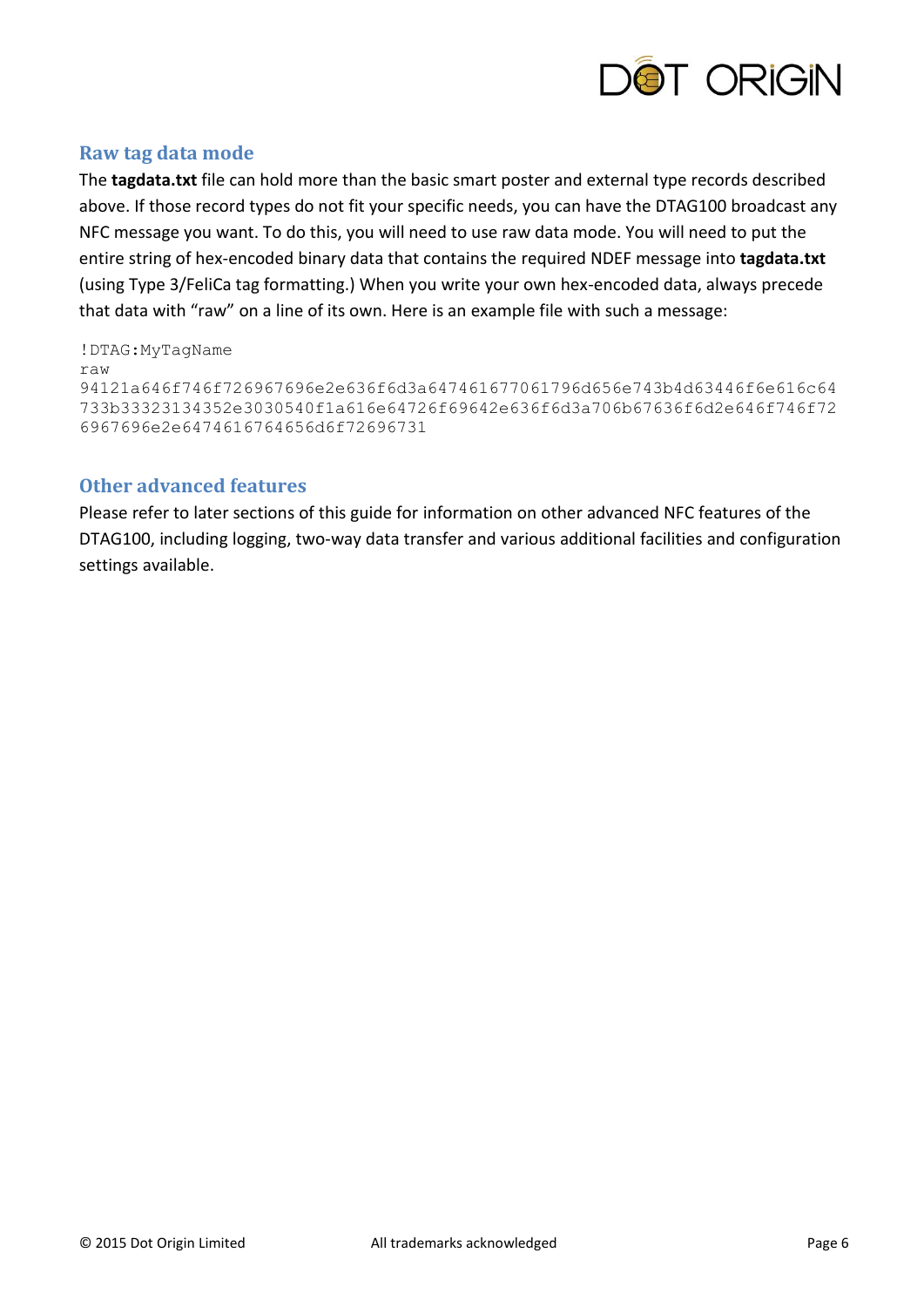

# <span id="page-6-0"></span>**Essential BLE operation**

When fitted with its Bluetooth Low Energy (BLE) interface module, the DTAG100 can interact with mobile phones and other devices using Bluetooth 4.0. These include most modern iPhones and Android phones, which allow installed apps to scan for beacons, display notifications and perform other relevant actions when a beacon is detected nearby.

The DTAG100 can behave as an Apple iBeacon, a Connectable beacon, plus Eddystone and other custom-format beacons. Crucially, in all cases, the transmitted beacon data is changeable via USB at any time, and the unit can even be configured to switch regularly between several different beacons and beacon types at once, without host involvement.

As with the DTAG100 NFC functionality, various advanced features are available, including the ability to transfer additional data to and from the phone.

Most device configuration and BLE-specific functionality is provided by reading and writing certain named text files on the DTAG100's mass storage – primarily '**config.txt**' and '**bledata.txt**'. These files can be changed manually using a text editor, or programmatically by software running on the host.

If you have just received a BLE-equipped DTAG100, try installing our free Bipzone app on your mobile phone. After initialising its database, you should see a notification that a beacon is nearby, because of the default beacon data stored on the DTAG100 when it is shipped.

Using the configuration files, you have full control over how the DTAG100 Bluetooth transmissions are formatted, including the type of beacon, its identity info, what data it shares, and the radio broadcast strength.

# **Beacon format options**

The beacon advertising data that is broadcast at any one time can be in various different industrystandard formats that the DTAG100 provides, including iBeacon, Connectable and Eddystone beacons, plus a raw data mode that allows for custom applications. These are set and configured by modifying the file **bledata.txt** on the device.

A DTAG100 operating in iBeacon mode is fully compliant with the Apple specifications, and you can easily specify the necessary UUID, major and minor values to be recognized by any compatible iOS device and application, and change them dynamically via USB whenever needed. Other mobile devices and operating systems, including Android, can also scan for, and use, iBeacon format transmissions. Note that, in this mode, the DTAG100 does not allow incoming connections from mobile devices.

A DTAG100 Connectable beacon works in the same way as an iBeacon, and is compatible with the same apps and operating systems, except it also allows brief connections from mobile devices, and has an optional local name. This allows for further interactions that we cover later, such as sending and receiving data to and from individual mobile phones.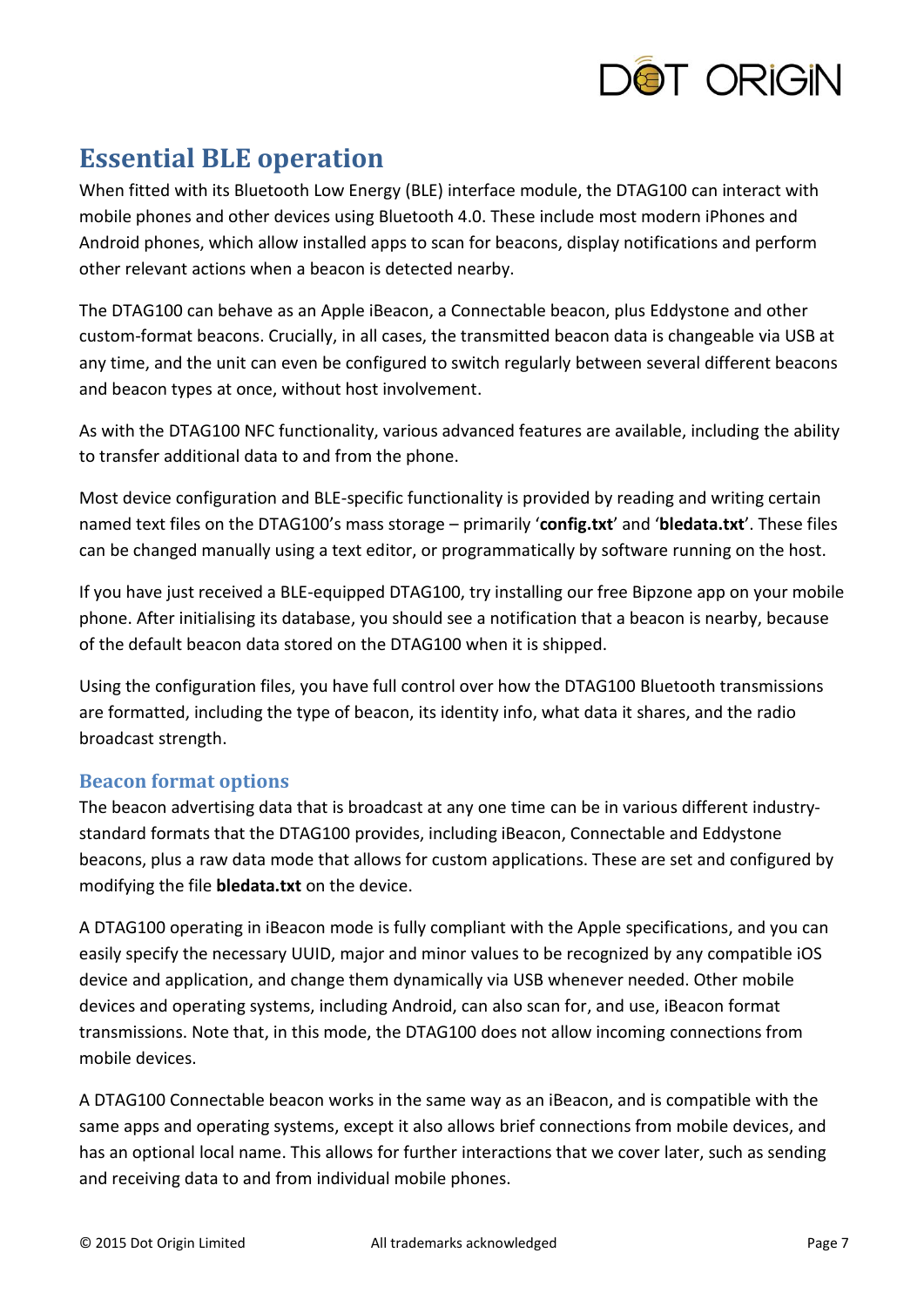

Eddystone beacons can either transmit a unique ID, for use in a similar way to iBeacons, or they can advertise a URL that mobile apps can see during scanning. You can also choose to advertise Eddystone telemetry data instead, or as well. On the DTAG100, Eddystone beacons are also Connectable, supporting advanced two-way interactions and applications.

Finally, the raw data mode allows your advertising data to be something other than one of the above formats, in which case the DTAG100 allows you to specify all 31 broadcast bytes in hexadecimal.

Please see **Appendix C** for further details on how the various different types of beacon can be identified and used.

### **Editing bledata.txt**

The easiest way to change the BLE beacon data that the DTAG100 broadcasts is to plug the DTAG100 into your computer, browse to the DTAG100 mass storage drive, and open the **bledata.txt** file in a text editor (eg Windows Notepad).

For a standard iBeacon, or a Connectable beacon, you'll need to provide UUID, major and minor values according to the Apple specifications, plus a name that appears in logs for your reference. You can also include the advertised power and BLE local name that will override any default values that are set in **config.txt**

For example, to specify a standard iBeacon, advertising at the default transmission power, your **bledata.txt** file might look like this:

```
!DTAGble
beacon=i;MyiBeacon;000102030405060708090A0B0C0D0E01;1;1
```
To configure your DTAG100 as a Connectable beacon, and with parameters that will work immediately with the Bipzone app, your **bledata.txt** file should look like this:

```
!DTAGble
beacon=c;DotBeacon;a265660de11b5330510666978bd834fe;101;1;C6;_AUTO_
```
For an Eddystone beacon, you can set different parameters depending on the Eddystone frame type(s) you wish to use, plus a name that will appear in the logs for your reference and, optionally, advertised power and BLE local name values that will override those in **config.txt**.

To configure your DTAG100 to transmit an Eddystone URL beacon at default power levels, your **bledata.txt** file could look like this:

```
!DTAGble 
beacon=u;MyEddyURL;http://www.dotorigin.com
```
Note that, in the case of Eddystone URL beacons, there is a maximum length of 18 characters for the transmitted URL, but this is after it has been shortened/encoded according to the Eddystone specifications, and so the actual URL specified in the file can usually be longer. The DTAG100 will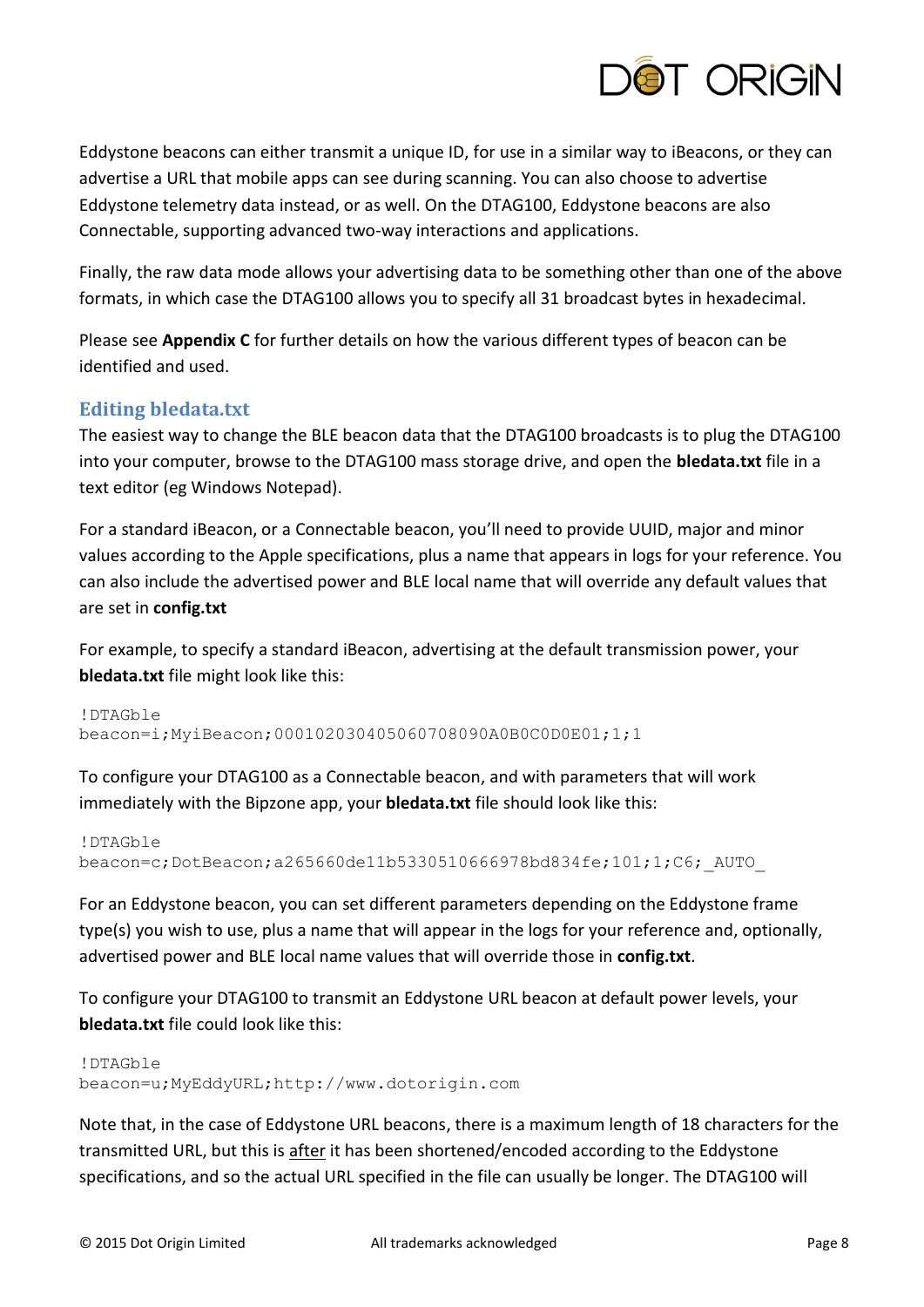

automatically perform this encoding for you, for example replacing 'http://' and '.com' with the specified single-character equivalents.

To transmit an Eddystone URI beacon you can use the following example:

!DTAGble beacon=d;MyEddyUID;01020304050607080900;AABBCCDDEEFF

And to transmit (just) an Eddystone telemetry beacon, you would configure your DTAG100 as follows, although it is more likely that you would choose to transmit this beacon as part of a sequence of multiple beacon IDs as described later in this chapter:

!DTAGble beacon=t;MyEddyTLM;0000;8000

Finally, you can create your own beacon format, or match another one used elsewhere, by using the DTAG100's raw data mode, where you have full control over the BLE advertising data packet by specifying up to 31 bytes in hex:

```
!DTAGble 
beacon=r;RawBeacon;0201060303D8FE0E16D8FE2000004454414731303007
```
#### **Beacon parameter specifications**

The detailed specifications for how to define the transmission data within the **bledata.txt** file for each available beacon format are given below:

#### *iBeacon mode*

beacon=i;<log\_name>;<uuid>;<major>;<minor>;[advertised\_power]

#### *Connectable beacon mode*

beacon=c;<log\_name>;<uuid>;<major>;<minor>;[advertised\_power];[local\_name]

#### *Eddystone URL mode*

beacon=u;<log\_name>;<uri>;[advertised\_power];[local\_name]

#### *Eddystone UID mode*

beacon=d;<log\_name>;<namespace>;<instance>;[advertised\_power];[local\_name]

#### *Eddystone Telemetry (TLM) mode*

beacon=t;<log\_name>;<voltage>;<temperature>;[local\_name]

*Raw data mode* beacon=r;<advertising\_data>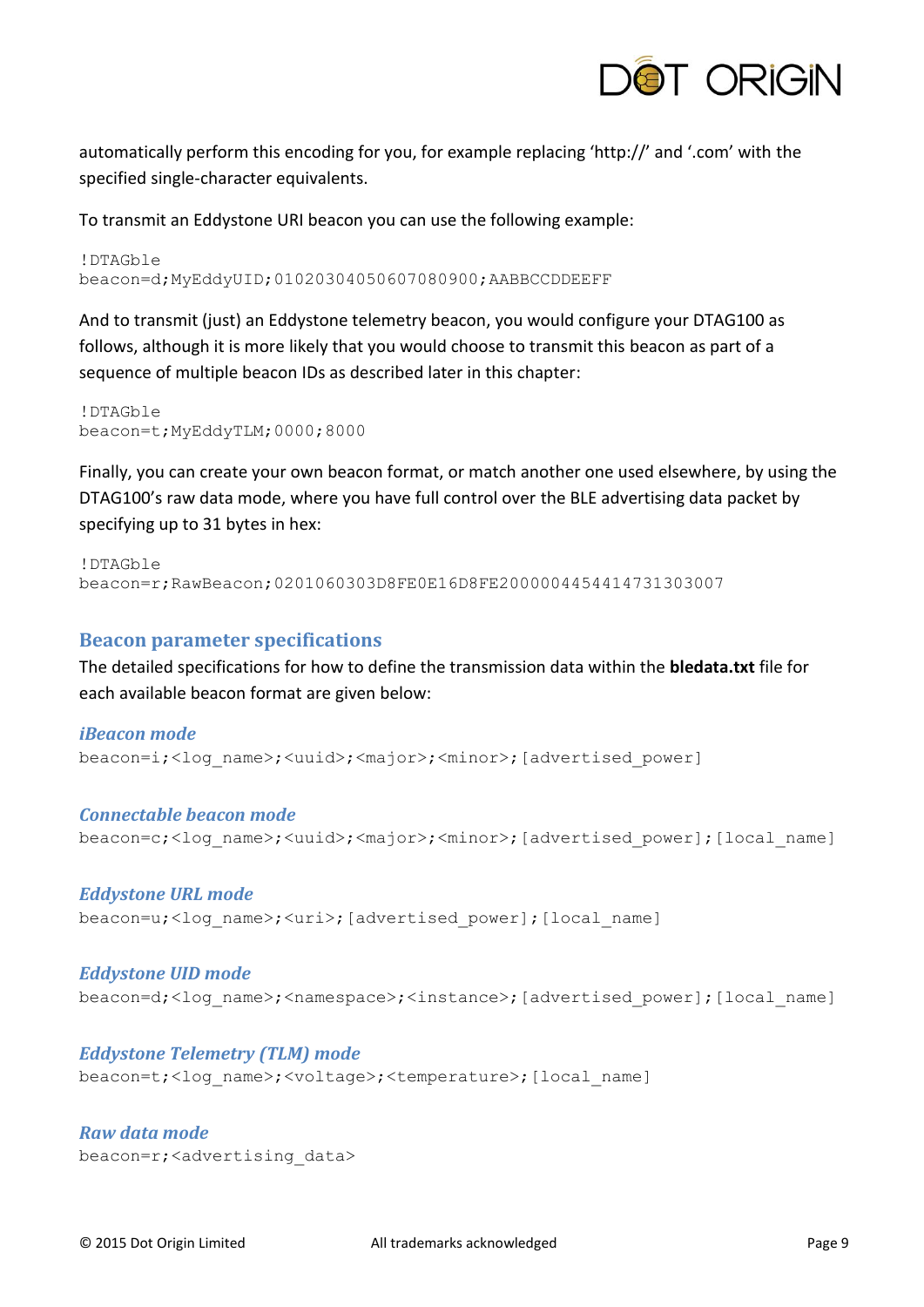

The following table provides further information on how the various beacon parameters above need to be provided in the bledata.txt file:

| <b>Parameter name</b> | <b>Applicable beacon</b><br>format(s) | <b>Parameter data format</b>                |
|-----------------------|---------------------------------------|---------------------------------------------|
| log name              | All apart from raw data               | Alphanumeric string (up to 16 chars)        |
| uuid                  | iBeacon & Connectable                 | 32 hex digits                               |
| major                 | iBeacon & Connectable                 | Decimal number (065535)                     |
| minor                 | iBeacon & Connectable                 | Decimal number (065535)                     |
| advertised power      | All apart from raw data/TLM           | 2 hex digits (00FF)                         |
| local name            | All apart from raw data               | Alphanumeric string (up to 11/25 chars)     |
| uri                   | <b>Eddystone URL</b>                  | Alphanumeric string (max 18 after encoding) |
| namespace             | Eddystone UID                         | 20 hex digits                               |
| instance              | Eddystone UID                         | 12 hex digits                               |
| voltage               | <b>Eddystone TLM</b>                  | 4 hex digits (0000=not supported)           |
| temperature           | <b>Eddystone TLM</b>                  | 4 hex digits (8000 = not supported)         |
| advertising data      | Raw data only                         | Up to 62 hex digits (must be LTV encoded)   |

Please see **Appendix C** for further details on the different beacon types and parameters they use.

### **Multiple beacon IDs**

The DTAG100 is capable of broadcasting multiple beacon advertisements in quick succession - so that mobile devices may see them as separate beacons. This means one DTAG100 unit can optionally appear as several different beacons, to allow multiple brands or actions to be triggered, or to comply with multiple beacon transmission formats simultaneously (eg iBeacon and Eddystone).

You can control the number and format of the beacons, the interval of time between advertisement switching, and how long advertisements are broadcast for. We recommend using no more than 8 different successive beacons per DTAG100 to ensure a reliable experience, and in some cases less, otherwise performance of your apps may degrade as the number of beacons increases, due to the scanning frequency of the mobile OS and other timing interactions.

To set multiple beacons, simply include multiple 'beacon=' lines in the **bledata.txt** file and they will be advertised in the same sequence as found in the file. You must also specify the speed with which the DTAG100 will cycle between the beacon data you have provided with the interval value below, specified in decimal milliseconds:

```
!DTAGble
beacon=i;MyiBeacon1;000102030405060708090A0B0C0D0E03;3;3
beacon=i;MyiBeacon2;000102030405060708090A0B0C0D0E04;4;4
beaconInterval=500
```
Note that there are no restrictions on mixing different types of beacons when using this facility, although you must be careful if using this feature in conjunction with an app that is designed to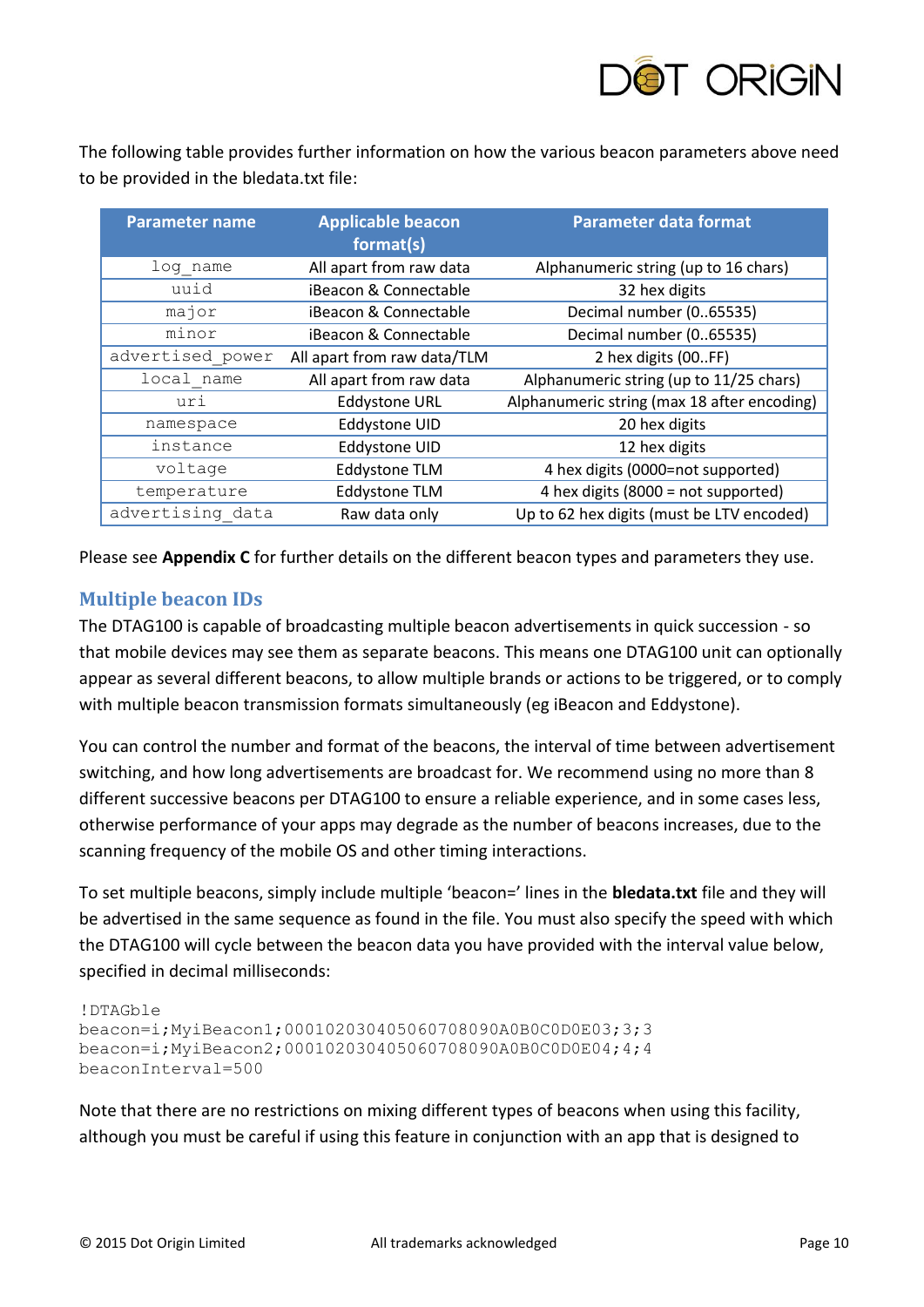

connect to the DTAG100 and read or write some data (beacon adverts will currently be temporarily disabled while the connection is processed).

### **Bluetooth settings in config.txt**

You can change various settings in **config.txt** to affect the way the Bluetooth beacon transmissions are performed, as follows.

To enable or disable Bluetooth beacon transmissions (1 enables, 0 disables):

 $BLEEndable=1$ 

To set the actual transmission power from 0 to 15 (default is the maximum setting of 15):

BLETxPower=15

To set the advertised signal strength for this beacon (specified in 2's compliment hex, so C6 is -58 – see **Appendix D** for more information):

BLEAdvPower=C6

To set the local device name that is advertised when appropriate:

```
BLELocalName=DTAG100
```
Note that the length of the local name is limited to as few as 11 characters, in some cases, and 25 characters in others, depending on the configuration.

There is an additional option available that causes the local name to be automatically generated based on the beacon advertisement data, as well as any attribute data. To use this mode, simply set the local name to  $AUTO$ .

### **Getting the Bluetooth MAC address**

The device MAC address can be obtained by reading at the **bleinfo.txt** file. This file also contains the version of Bluetooth firmware that is running and other relevant information.

### **Other advanced features**

Please refer to later sections of this guide for information on more advanced features of the DTAG100, including logging, two-way data transfer and various additional features and configuration settings.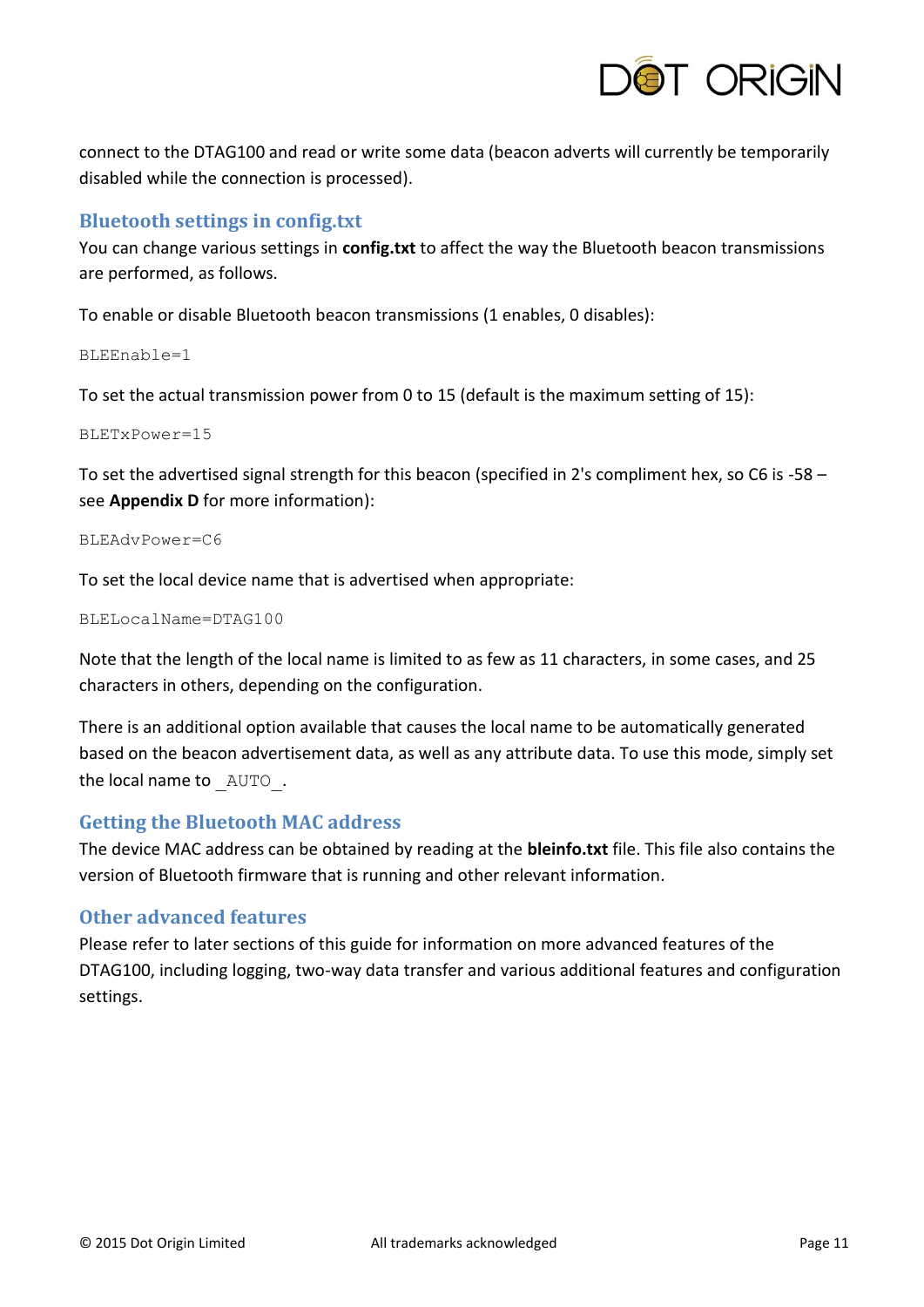

# <span id="page-11-0"></span>**Sending data to mobile apps**

You can configure the DTAG100 so that when a mobile app is launched, some additional data is available for the app to read and act upon.

The method of launching the app and reading the data depends on the proximity technology being used, as detailed below:

### **How to send data to your app using NFC**

#### *Android, Blackberry, Symbian*

Create an external record with a custom type (ie, "myapp.com:open") and a payload consisting of the data you want sent to your app. On these systems, there are mechanisms for your app to register for the custom type and receive the payload data. For Android, this process is handled through Intents and is outlined here:

<http://developer.android.com/guide/topics/connectivity/nfc/nfc.html#obtain-info>

#### *Windows 8 or Windows Phone 8*

See the LaunchApp records in **Appendix E** for the best approach.

### **How to send data to your app via BLE**

A mobile application can connect to the DTAG100, after which it can read certain beacon characteristics, as long as the advertised beacon is configured to be connectable.

These characteristics are in a Bluetooth GATT service on the DTAG100 whose service UUID is "46f582f2-b45c-44f2-9723-dbbdc9b07f70".

There are 8 readable characteristics with a similar UUID but ending with "...71" through "...78". The content of the readable characteristics can be set in the **bledata.txt**, so that you can change them in real time. For ease of use, you can set these with a single value in bledata.txt, and the DTAG100 will split this into 32 byte chunks in each of the 8 characteristics. Only ASCII characters should be used, so you have a maximum of 256 characters you can transmit at any one time:

#### readAtt=your data

On iOS you will most likely need to use the beacon's local name in order to identify the correct device to connect to prior to reading the data.

An alternative data format is also available using the file **bleattr.txt** – please contact us for more details.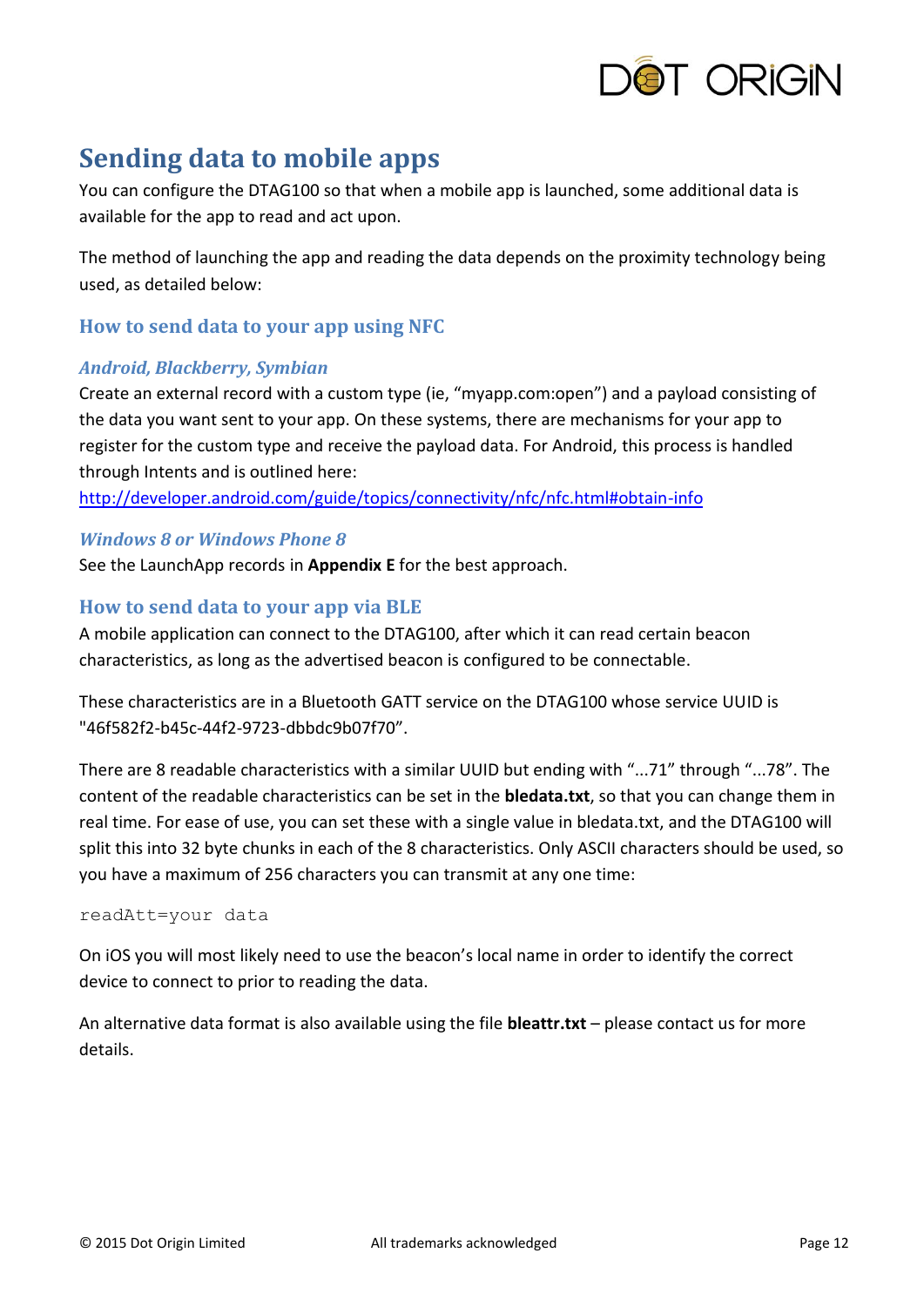

# <span id="page-12-0"></span>**Sending data back from mobile apps**

As well as reading data from the DTAG100, mobile apps can write data to it, effectively enabling a two-way channel for communications between the mobile device and the USB host system, via the DTAG100. Note that the tag and/or beacon data itself cannot be changed by a mobile app – this is under exclusive control of the connected USB host.

## **Writing data via NFC**

To write data to the DTAG100, you should simply treat it just like a Type 3 NFC tag and write an NDEF message to it. You will need to format your NDEF message correctly in order for your write events to be logged, and will normally need to enable one of the advanced log modes in order to receive the data that has been written (see Event Logging below).

### **Writing data via BLE**

A mobile application can connect to the DTAG100, after which it can read and write to certain additional beacon characteristics, as long as the advertised beacon is configured to be connectable. These characteristics are in a Bluetooth GATT service on the DTAG100 whose service UUID is "46f582f2-b45c-44f2-9723-dbbdc9b07f70".You will normally need to enable one of the advanced log modes in order to receive the data that has been written (see Event Logging below).

There are 4 writeable characteristics with a similar UUID but ending with "...81" through "...84" that are part of block A. There are 4 more writeable characteristics with a similar UUID but ending with "...85" through "...88" that are part of block B. There are no behavioural differences between block A and B, other than you can control where they are logged independently using the log source settings.

Please see **Appendix F** for more info on writing data to the DTAG100.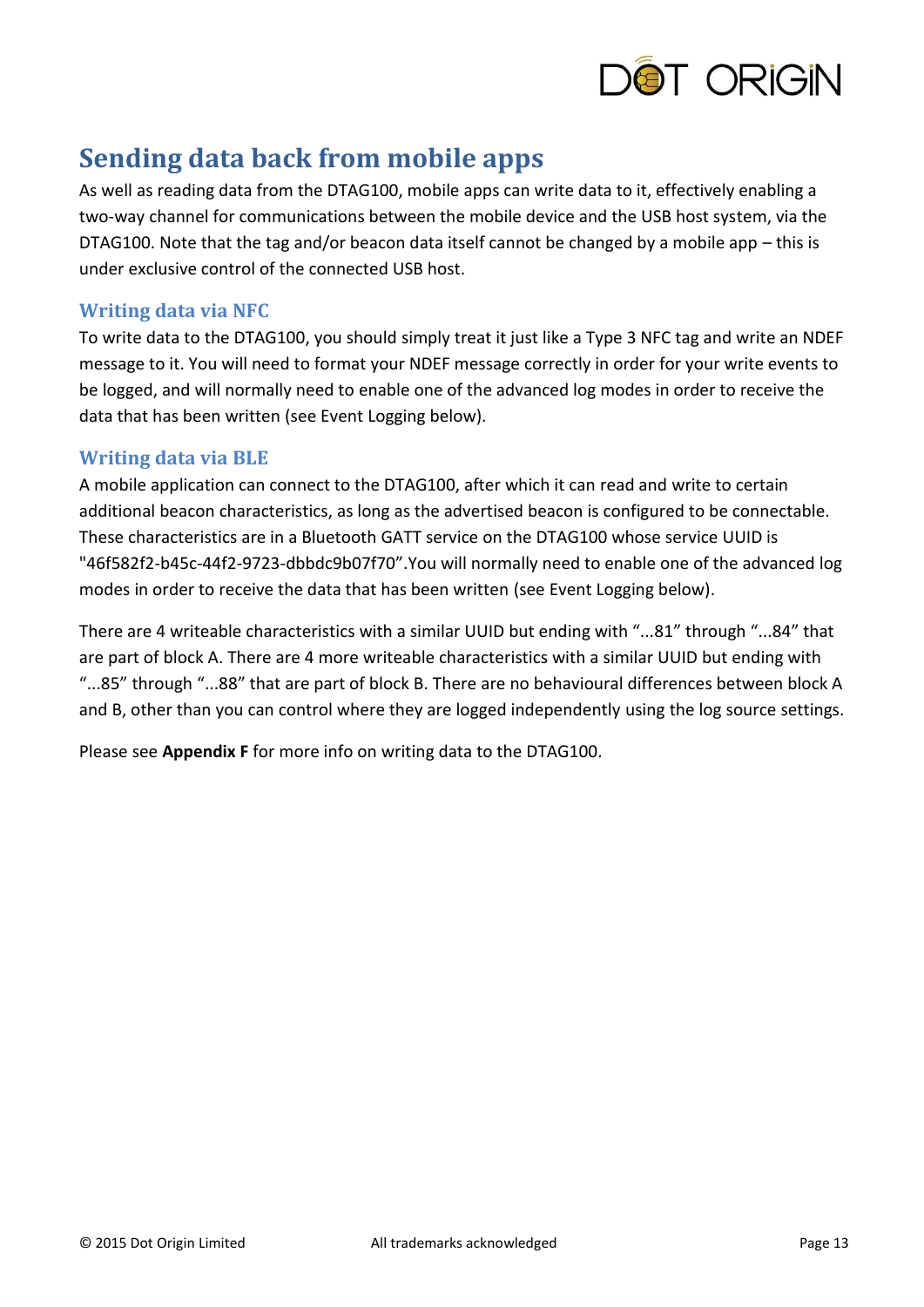

# <span id="page-13-0"></span>**Event logging**

# **Viewing a record of activity**

The file **Log.txt** is a rolling log of certain DTAG100 events. For example, by default on an NFC read event, the date and time of the read is recorded, followed by the name of the tag data that was read. On a valid NFC write event, the data between the write markers is recorded as hex encoded binary data, in blocks of 16 bytes per log line. This data is logged following the date, time, tag data name that was in tagdata.txt at the time of the write, and the block number. When a read and write are both done in the same NFC session, only the write will be logged.

The log.txt file only holds 500 lines of logs, after which point it overwrites the first log entry and continues in a circular fashion. It is not designed to be edited by the attached host, since the DTAG100 updates it itself.

# **Using the internal clock**

The DTAG100 has a built in real time clock which is used in the log.txt and boot.txt files to record when events occur. You can set this clock by editing the **timeset.txt** file. As soon as you save the file, the DTAG100 will update its clock.

The clock will continue to operate as long as the DTAG100 has power, but as soon as power is cut, or it is rebooted, the time will be reset. This is why we have included a battery slot on the board. You can fit a CR1220 3V battery to the DTAG100 board so that time will be kept even if the USB power is disconnected.

# **Advanced log modes**

The DTAG100 can also send event data to your computer via USB in the form of log events. The DTAG100 can do this by acting as a keyboard or as a virtual serial COM port. You'll need an application on the computer to receive and process these log events in an appropriate manner.

The log events can be reads from, or writes to the DTAG via either NFC or BLE. You can set which types of events get logged with the ComPortMode or KBLogMode settings in **config.txt**:

0 = Logging is disabled (default)

1 = Only read events are logged, with entries sent as they appear in log.txt

2 = Read and write events are logged. For NFC, write events are scanned for special markers ("<-" and "->") and data between them is sent in raw hex

3 = Only write events are logged. For NFC, write events are scanned for special markers ("<-" and "- >") and data between them is sent as ASCII text

The virtual serial COM port is disabled by default on the DTAG100 to ensure maximum platform compatibility out of the box, while keyboard emulation is always enabled at the device level. To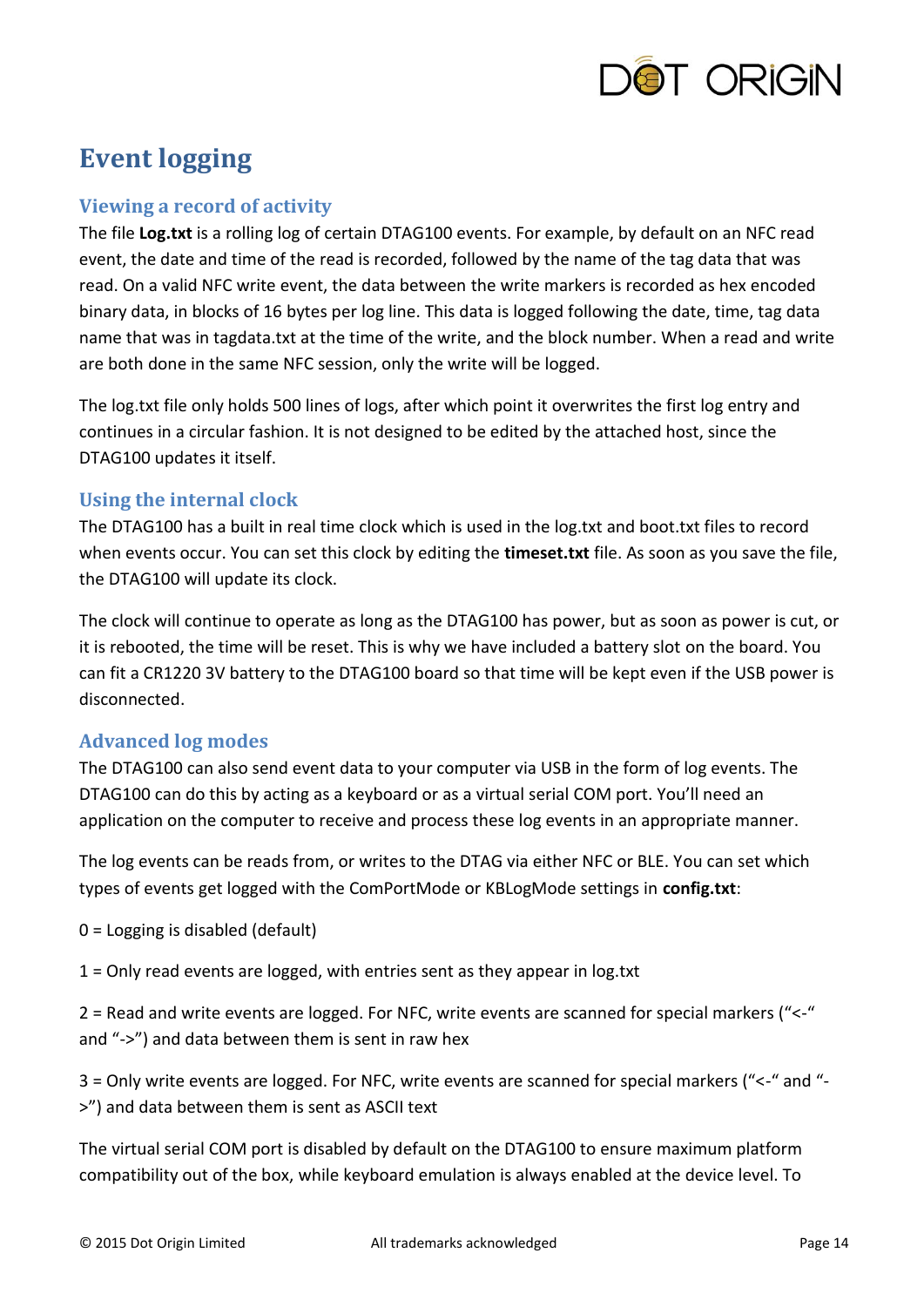

enable the COM port, change the following setting in the DTAG100's **config.txt** and reboot the device:

ComPortEnable=1

On Windows Vista and later, you should install the appropriate driver before enabling the DTAG100 COM port, by right clicking the DTAG100.inf file supplied on the device and choosing "Install". On Windows XP, you should enable the virtual COM port as described and then browse to the DTAG100.inf file provided when you are prompted to install the device driver.

#### **Log sources**

In addition to choosing where log events end up going with the log modes above, you can choose what types of events go to each destination independently, using log sources. There is a separate log source setting for the keyboard, the COM port, and the log.txt file.

```
KBSource=7
ComPortSource=7
LogFileSource=15
```
The possible values are bitwise combinations of the following:

BLE block A writes - 1 BLE block B writes - 2 NFC writes - 4 NFC reads - 8 BLE connections (keyboard and COM port only) – 10h BLE scans (keyboard and COM port only) – 20h NFC field detections (keyboard and COM port only) – 40h

Note that the value in each source option is expected to be a hexadecimal number (without the trailing 'h' indicator), with a value of 7 will only log NFC and BLE writes.

**Note** - previous versions of the DTAG100 firmware, the BLE scan and NFC field detection log sources were enabled through BLEScanLog and NFCFieldLog settings, which have since been replaced by the above scheme.

These values do not change the individual log mode options, which still determine the format and content of the data, but keep in mind some combinations of the log mode and log source settings will have no effect.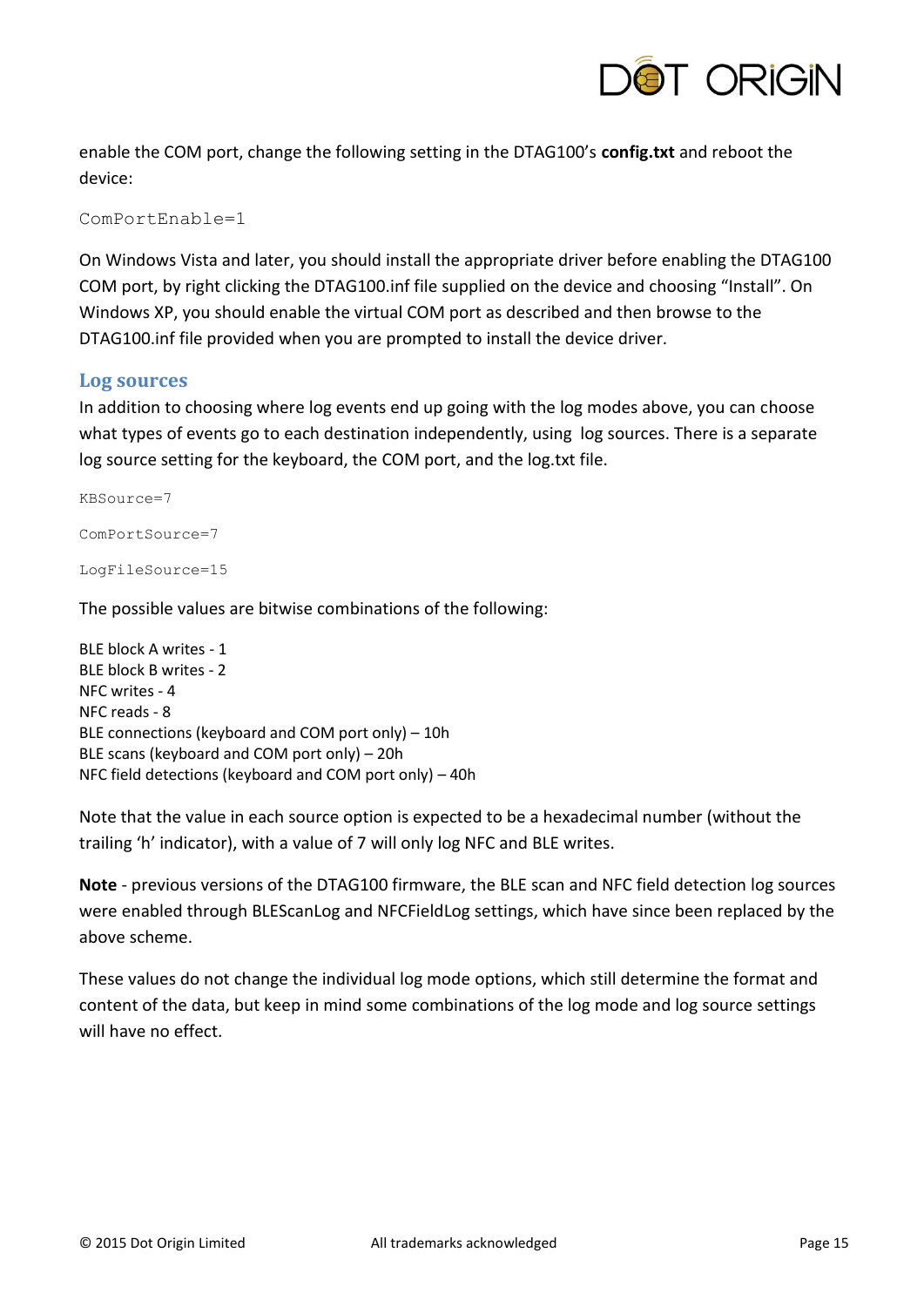

# <span id="page-15-0"></span>**Other advanced features**

### **Controlling the LED behaviour**

The DTAG100 has 4 blue LEDs on the board to indicate activity and attract users. You can set how these LEDs behave by making a change to the **config.txt** file on the DTAG100.

LEDMode=0 is the default setting. The value is a bit mask containing 3 settings:

Bit  $0$  Idle – LEDs cycling or off (0=cycling, 1=off)

- Bit 1 Reaction to device in NFC field all LEDs on or no reaction (0=all on, 1=no reaction)
- Bit 2 Reaction to BLE connection all LEDs on or no reaction (0=all on, 1=no reaction)

**Note:** Prior to firmware V2.3 the LEDMode setting used slightly different values. If you are updating from an earlier version and have used this feature please therefore check and adjust your code accordingly.

### **Disabling NFC and/or Bluetooth**

If you need to configure a DTAG100 device so that the NFC or Bluetooth functions remain turned off even if the hardware interface module is present, you can do so with these two separate values in **config.txt**:

NFCEnable=0

 $BLEE\n 0$ 

The default value for these is 1, which enables the interfaces. If NFC is enabled you will need a properly formatted tagdata.txt, and if BLE is enabled you will need a properly formatted bledata.txt as well as the Bluetooth module. If you have enabled the interfaces and their data files are not present and valid, three of the DTAG100 LEDs will remain lit to indicate there is an error, and boot.txt will show status=2 for NFC error, or status=40 for BLE error.

### **Issuing commands**

The DTAG100 supports a few direct commands that are sent via a dedicated file **command.txt**. They are "reboot", "remount", and "refresh". Reboot will power cycle the DTAG100, as if the USB cable was disconnected momentarily. Remount will remove the drive from the operating system briefly and then attach it again. This will attempt to force the operating system to re-read any changes that were made to the file system by the DTAG100.

This is useful if you want to read the up to date log information for example. Windows will not recognize the changes made to log.txt by the DTAG100, but if you use the remount command, Windows will re-read all of the files. Refresh will force the DTAG100 to re-read tagdata.txt and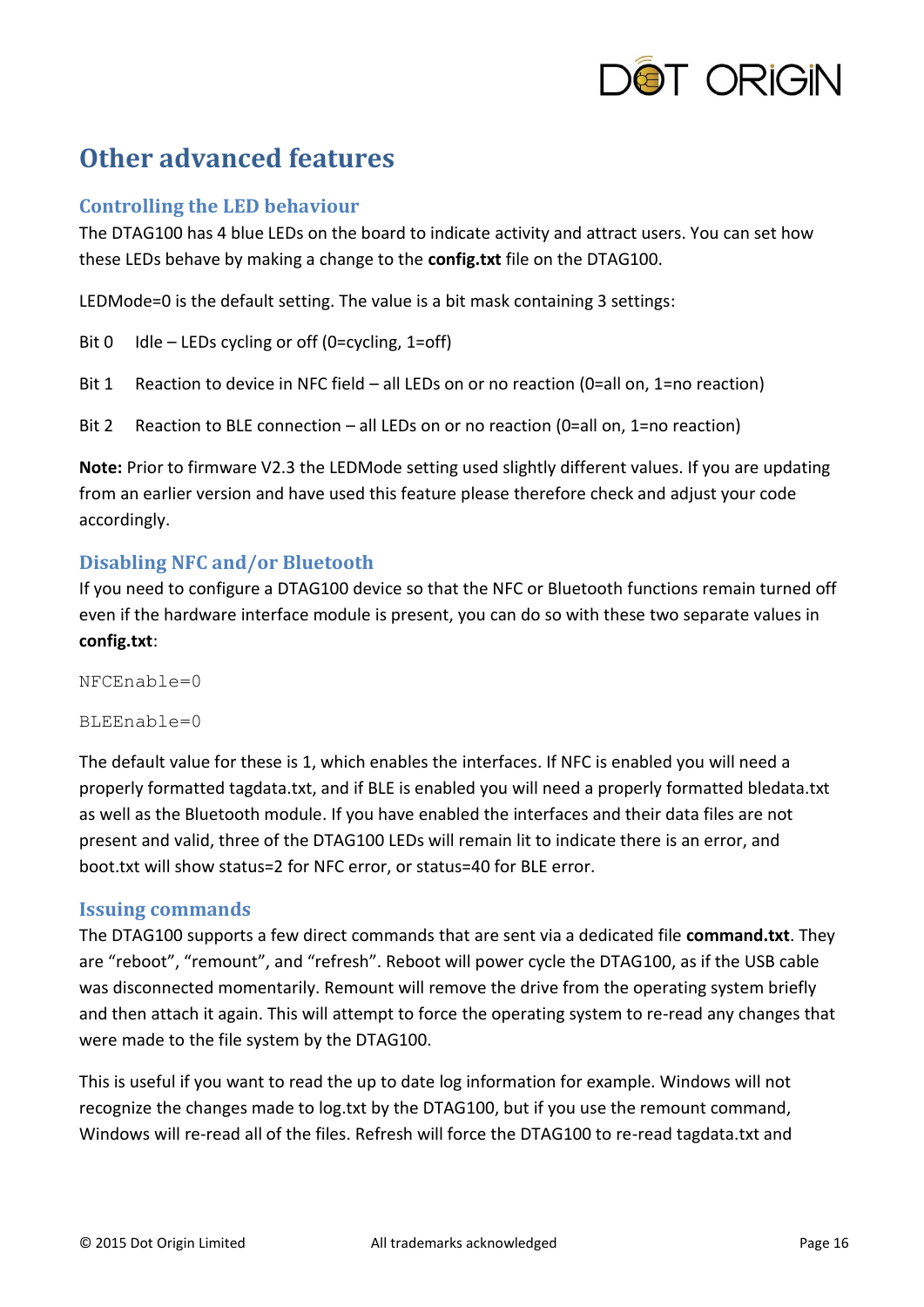

config.txt. This is only useful if you have renamed a file to be tagdata.txt or config.txt because file renaming is not recognized by the DTAG100. The **command.txt** format is below:

!DTAGcommand reboot

# **Optional delays**

There are two additional configuration options in **config.txt** that change the default behaviour of the DTAG100. First, you can change the time between the DTAG100 seeing "!DTAG" written to its file system and the time it re-reads the text files. This is called the update delay, which by default is one second. If you find that one second is too soon for your situation (some systems, depending on how the write is done from a low level, may delay writing the entire file for more than a second), you can increase this to a value that works for you. The other additional option is to change the time between dismounting and remounting the DTAG100 when issuing the remount command. This is called the remount delay, which by default is 5 seconds.

# **Flash Storage**

The DTAG100 contains embedded flash memory that stores the text files for use during default operation. There is also an option to use a micro SD card instead of the embedded flash memory. The DTAG100 does not function differently and both have the same features. The difference being that the embedded flash is limited in size to 460 KB while the micro SD can be up to 2 GB. If a larger SD card is used, you may need to format it first. You may find the extra space useful for sending larger tag data over NFC with the DTAG100, like larger NDEF records or more than one NDEF record.

Be aware that the DTAG100 may show two different removable disks in Windows, but only one will ever have its contents viewable. If there is no SD card inserted, you can view and edit the files on the embedded flash memory, but the SD card drive will appear empty. If there is an SD card inserted, you can view and edit the files on it, but the embedded flash drive will appear empty.

# **Updating the firmware**

To update the main firmware of the DTAG100, you should copy the firmware image file to the root of the DTAG100's mass storage. Make sure the file is named **firmware.dat** then reboot the device. There will be a delay of a couple seconds when the DTAG100 boots up again and performs the update, but then it will continue to operate as normal. You can check the **boot.txt** file to see if the firmware version is what you expect.

The BLE firmware can also be updated using a similar mechanism. Please follow the instructions provided with the BLE firmware update file.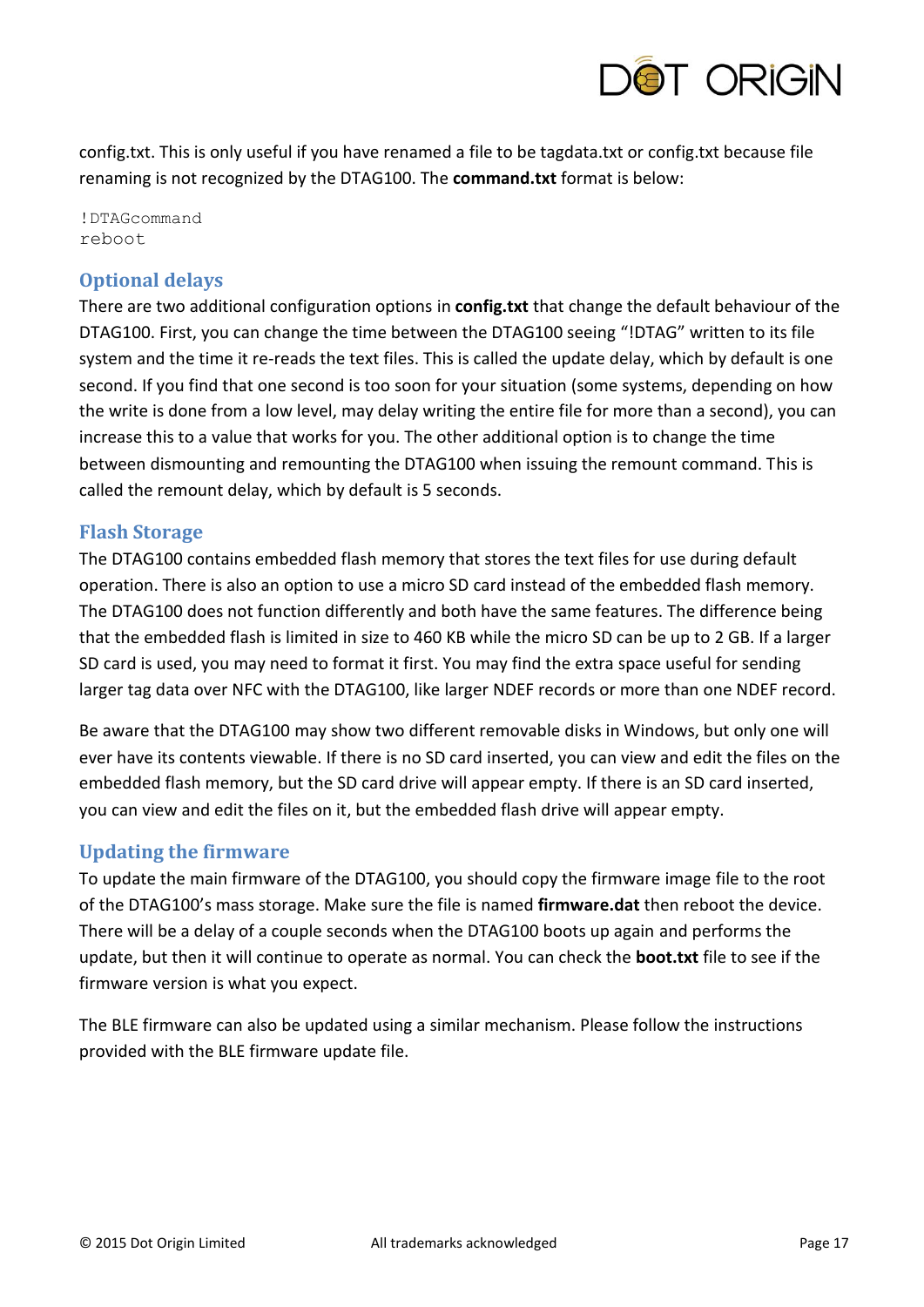

# <span id="page-17-0"></span>**Appendix A: Reference configuration files**

The following example files can be copied and installed on your DTAG100 and/or used for reference purposes:

### **Tagdata.txt**

```
!DTAG:MyTagName
SmartPoster
URI=http://www.dotorigin.com
Text=This is Dot Origin
;
; Edit this file to change the DTAG100 NFC tag contents.
;
; For a standard NFC smart poster, edit the URI= line and (optional) Text= lines above, change the
; tag name after the colon on the first line above, and save the file.
;
; For more complex NFC messages, you can include one or more external type NFC records. The external
; type is used by your receiving application to filter on, and the external payload is the data you
; want to send to your application. You can use external types to launch any Android application, by
; using the type specified in Ext2Type below, and replacing Ext2Payload with the app's "package name"
; 
; The new tag data will be active immediately after the file has been written. If the lights on the
; front of the DTAG100 stop their usual cycle, then a file format error has probably been detected.
;
; Note that the tag name is important, and must consist of at least one character. It is used to
; identify the specific tag data in the cyclic log that is written to each time the DTAG is read.
;
; Note that only the first 255 characters of the URI and Text fields are used - any extra characters
; will be ignored. Any lines starting with a semi-colon (like these) will be ignored as comments.
;
; Example extended tag:
;
;SmartPoster
;Ext1Type=appdomain.com:theapp
;Ext1Payload=apppayload 
;URI=http://www.dotorigin.com
;Text=This is Dot Origin
;Ext2Type=android.com:pkg
;Ext2Payload=com.yourdomain.yourapp 
;
```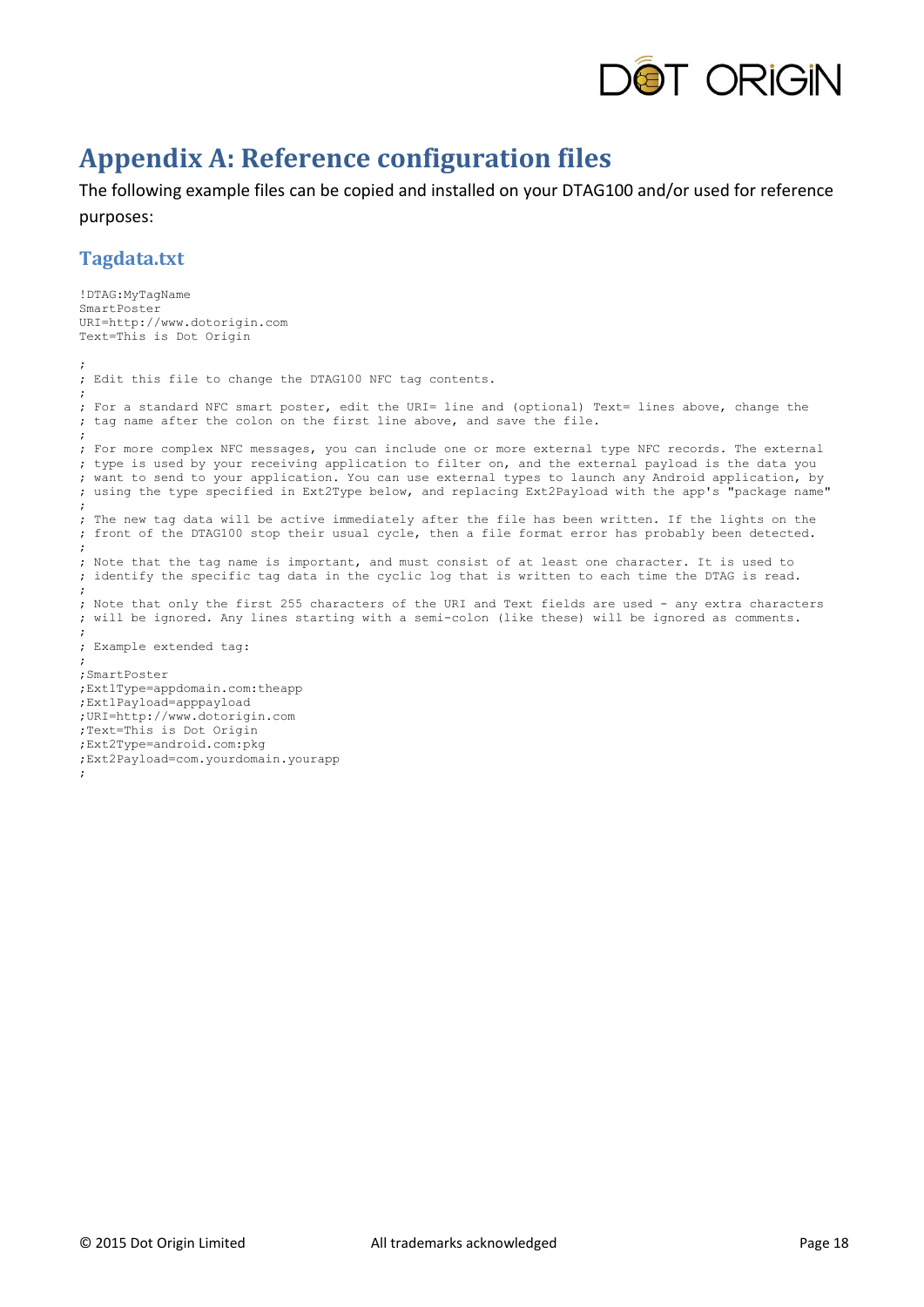

## **Bledata.txt**

!DTAGble beacon=i;MyBeacon;000102030405060708090A0B0C0D0E01;1;1 ; ; Edit this file to change the DTAG100 BLE beacon broadcast data. ; ; Note that you must have the appropriate DTAG100i BLE hardware module to enable the Bluetooth ; functionality. ; ; For a standard Apple-compliant iBeacon, edit the beacon= line above to change the UUID, major ; and minor values in the following format (the advertised power value is optional): ; ;beacon=i;<name for logging>;<uuid>;<major>;<minor>;[advertised\_power] ; ; Here is how you can specify multiple beacons, which will be transmitted quickly in sequence: ; ;beacon=i;MyBeacon1;000102030405060708090A0B0C0D0E03;3;3 ;beacon=i;MyBeacon2;000102030405060708090A0B0C0D0E04;4;4 ;beaconInterval=500 ; ; You can also change the beacon into a connectable beacon, in which case you can specify additional ; attribute data that can be read by a mobile device, and enable other advanced features including ; writing data back to the host. Please refer to the DTAG100 documentation for more information. ; ; Here is an example of how to define a connectable beacon along with a local name and some ; associated readable data in the form of a URL: ; ;beacon=c;MyBeacon;000102030405060708090A0B0C0D0E09;9;9;C6;DTAGTest ;readAtt=http://www.dotorigin.com/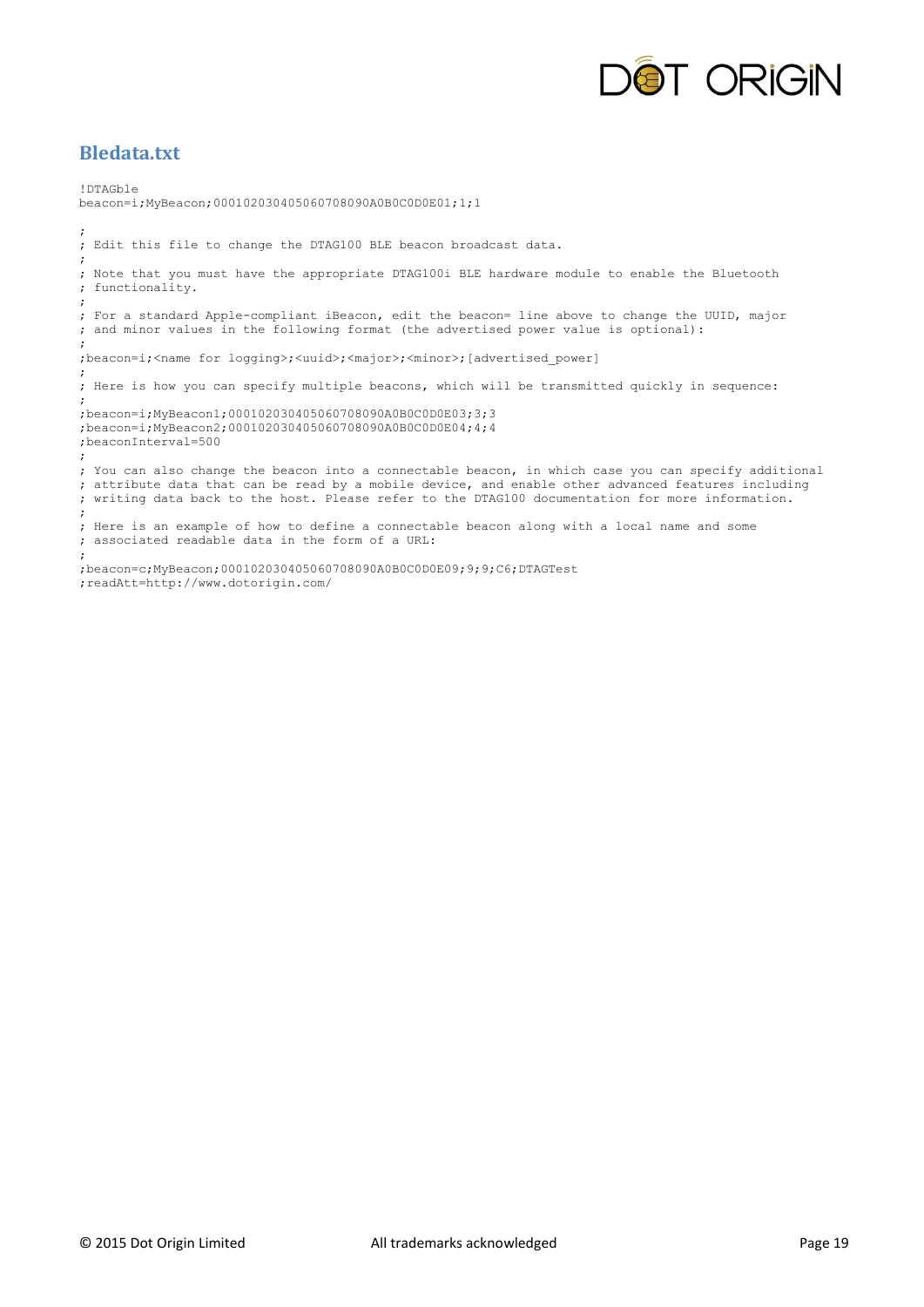

# **Config.txt**

```
!DTAGconfig
LEDMode=0
ComPortMode=0
ComPortEnable=0
KBLogMode=3
;WritePwd=MyPassword
UpdateDelay=1
RemountDelay=5
TagCommandTimeout=1000
BLEEnable=1
NFCEnable=1
BLETxPower=15
BLEAdvInterval=160
BLEAdvPower=C6
BLELocalName=DTAG100
BLEScanLog=0
BLEConnectTimeout=5000
NFCFieldLog=0
KBSource=7
ComPortSource=7
LogFileSource=15
;
;
; This file contains various configuration settings for controlling how the DTAG100 behaves.
; Some settings require the device to be rebooted before they take effect. The BLE-related
; settings depend on the optional DTAG100i Bluetooth module being present at startup.
;
;
; LEDMode - controls how the LEDs react to devices in the field. The value is a bit mask containing
; 3 settings. The default value is 0.
; 
; Bit 0 Idle – LEDs cycling or off (0=cycling, 1=off)
; Bit 1 Reaction to device in NFC field – all LEDs on or no reaction (0=all on, 1=no reaction)
; Bit 2 Reaction to BLE connection – all LEDs on or no reaction (0=all on, 1=no reaction)
;
; ComPortMode - controls how the DTAG100 logs events over its virtual COM port interface
; 0 = Logging to the COM port is disabled (default)
  i = Only read events are logged to the COM port with entries sent as they appear in log.txt
; 2 = Read and write events are logged to the COM port. For NFC, write events are scanned for
; special markers ("<-" and "->") and data between them is sent to the COM port in raw hex.
; 3 = Only write events are logged to the COM port. For NFC, write events are scanned for special
      markers ("<-" and "->") and data between them is sent as ASCII text to the COM port.
;
; ComPortEnable - set this to 1 and then reboot to enable the COM port interface. 
; A value of 0 disables it. You should install the COM port driver first, according to
      the documentation provided.
;
; KBLogMode - controls how the DTAG100 logs events over its keyboard emulation interface
; 0 = Logging to the keyboard interface is disabled (default)
; 1 = Only read events are logged to the keyboard with entries sent as they appear in log.txt
; 2 = Read and write events are logged to the keyboard. For NFC, write events are scanned for
; special markers ("<-" and "->") and data between them is sent to the keyboard in raw hex.
; 3 = Only write events are logged to the keyboard. For NFC, write events are scanned for special
; markers ("<-" and "->") and data between them is sent as ASCII text to the keyboard, using
      US keyboard layout.
;
; WritePwd - set a write password that must be included in data written to the DTAG100 in order
; for the write to be recognized and logged. If set, you must preceed your written data with:
; [-your_write_password-]
; 
; UpdateDelay - this value is the number of seconds between the DTAG100 seeing "!DTAG" written
; to its file system and the time it re-reads the text files. Used in reading tagdata.txt, 
; config.txt, command.txt, and timeset.txt
;
; RemountDelay - this value is the number of seconds between dismounting and remounting the
; DTAG100 when the issuing the "remount" command through command.txt 
;
; TagCommandTimeout - this value is the number of milliseconds that the DTAG100 waits after
; the last read/write command it receives via the NFC interface before it assumes the data
; exchange is complete (and therefore writes/sends its log data). The minimum value is 250
; and the setting is only accurate to the nearest 250.
```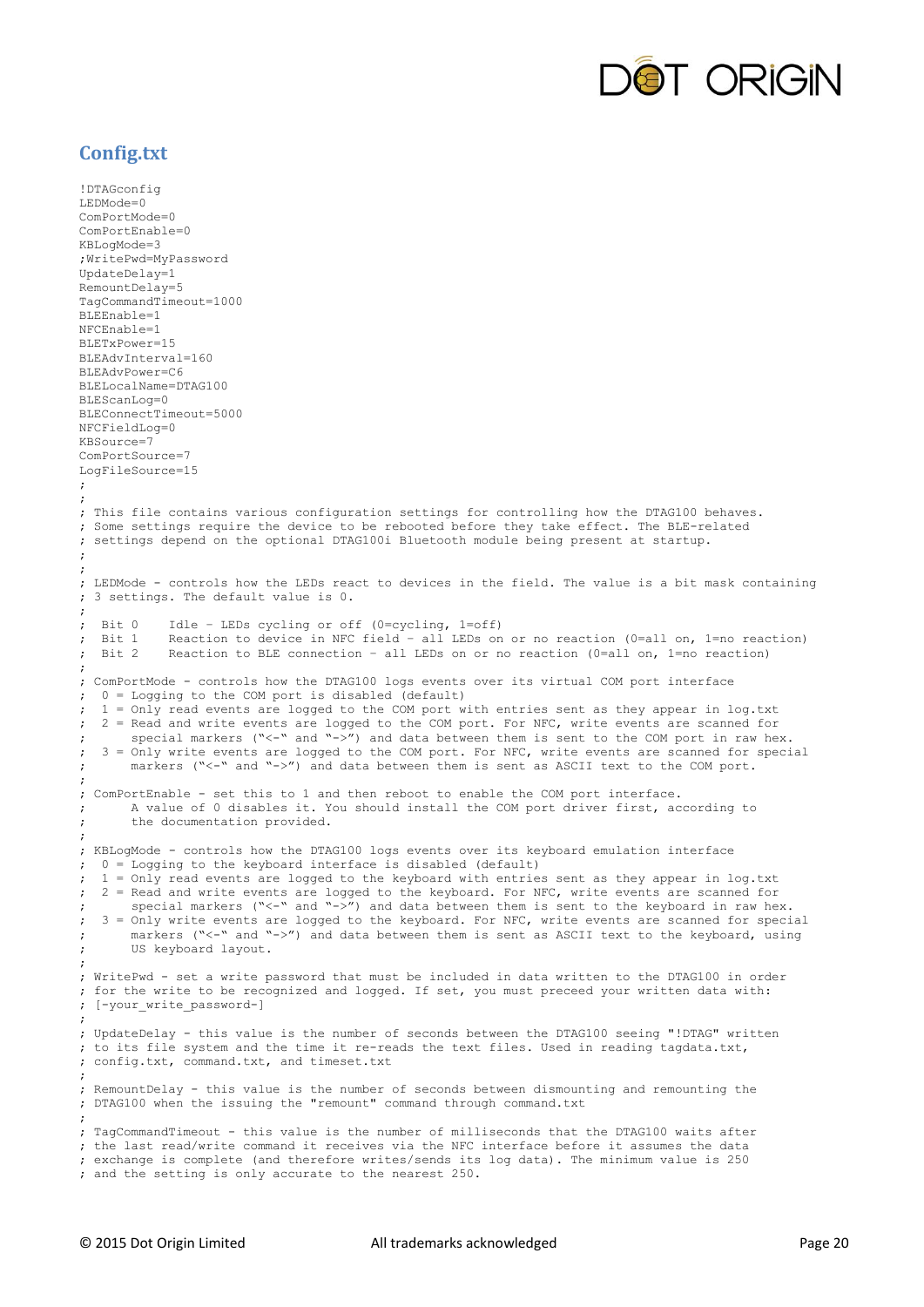

```
;
; BLEEnable – controls whether BLE is active (default on, if BLE module present)
; 0 = off; 1 = on;
; NFCEnable – controls whether NFC is active (default on)
\div 0 = off
; 1 = on;
; BLETxPower - sets the actual Bluetooth transmission power, from 0..15
;
; BLEAdvInterval - sets the Bluetooth advertising broadcast repeat interval, in multiples of
; 625uS. Should not normally be changed from default setting of 160.
; 
; BLEAdvPower - sets the default Bluetooth advertised signal strength. Specified in 2's
; complement, so C6 is -58. Can be overridden using individual beacon data in bledata.txt
;
; BLELocalName - sets the default local name that is advertised via Bluetooth (25 ASCII
; characters max, depending on mode). Can be overridden using individual beacon data in bledata.txt
;
; BLEConnectTimeout - the amount of time (in mS) that a Bluetooth connection is allowed to
; be kept open by a mobile device, before the DTAG100 forcefully closes it. Default 5 sec
;
; KBSource, ComPortSource, and LogFileSource - respectively controls what log events go to
; the keyboard, COM port, and log file log modes. The values are determined from a bitwise
; combination of the following hexadecimal values
; 1 = BLE block A writes
; 2 = BLE block B writes
; 4 = NFC writes
; 8 = \text{NFC reads}; 10 = BLE connections (keyboard and COM port only)
; 20 = BLE scans (keyboard and COM port only)
; 40 = NFC field detections (keyboard and COM port only)
;
```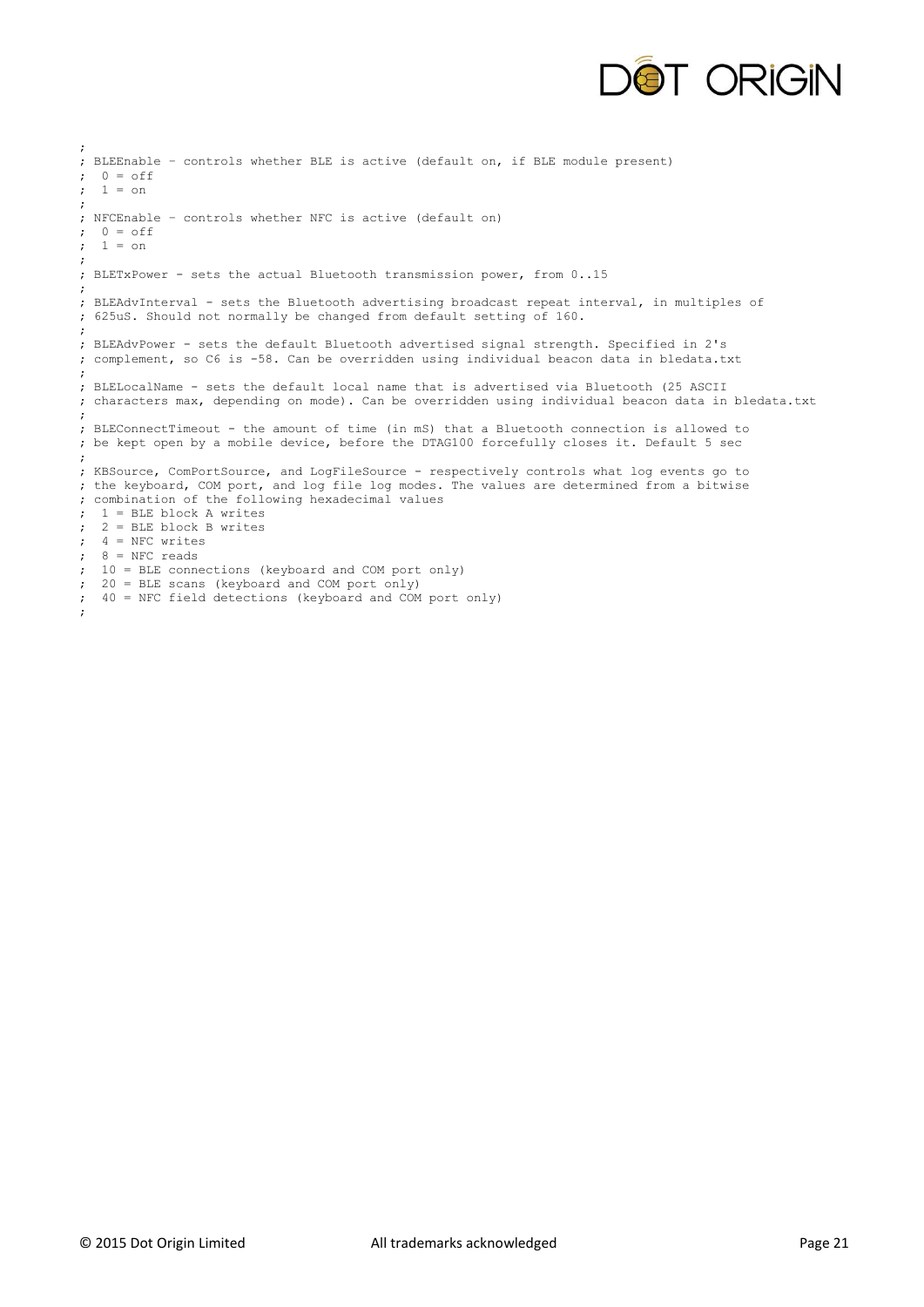

## **Timeset.txt**

```
!DTAGtime
2014,01,01,12:34:56
;
; Edit this file to set the real-time clock within the DTAG100
; 
; The time format is YYYY,MM,DD,HH:MM:SS
;
; The clock is only set when this file changes. Unless a battery is fitted
; in the DTAG100, the clock time will be reset whenever power is removed.
;
```
# **Command.txt**

!DTAGcommand ;reboot ; ; Use this file to send various commands to the DTAG100. ; ; Type the command you want above (without the semi-colon in front) and when the file ; is saved, the command will be sent to the DTAG100 and actioned immediately. ; ; Valid commands are: ; ; reboot - this will power cycle the DTAG100, as if the USB cable was disconnected ; ; remount - this will briefly remove the drive and then attach it again ; ; refresh - this will force the DTAG100 to re-read all text files on its drive ;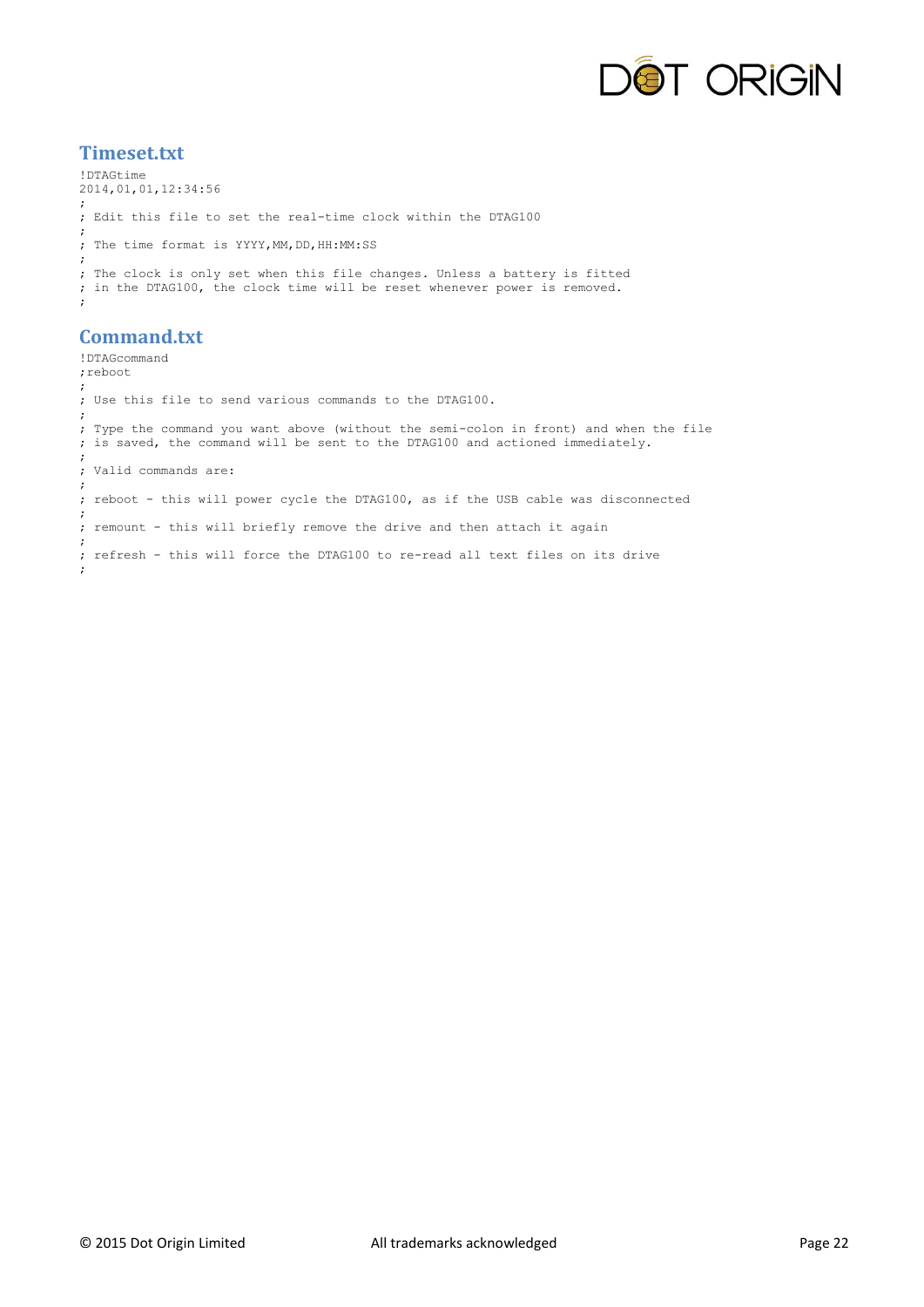

# <span id="page-22-0"></span>**Appendix B: Example NFC tag formats**

The information below includes a description of tag type followed by the format of the URI data needed to perform the example action. The angle brackets (<>) should be replaced with your specific values, eg "geo: 51.511,-0.119"

**Opens the location on a map** geo:<latitude>,<longitude>

**Opens the location on a map at a specific zoom level** geo:<latitude>,<longitude>?z=<zoom #>

**Opens the map and does a search around the location** geo:0,0?q=<my+street+address>

**Opens location in Google StreetView** google.streetview:cbll=<lat>,<lng>&cbp=1,<yaw>,,<pitch>,<zoom>&mz=<mapZoom>

**Calls a number directly** tel: <phone\_number>

**Opens the link in a browser** <http://web\_address>

**Opens the link in a browser** <https://web\_address>

**Composes a text message** sms:<phone\_number>?body=<message\_text>

**Composes an email** mailto:<email\_address>?subject=<subject\_text>&body=<body\_text>

**Opens the IMDB title activity** imdb:///title/<titleID>

**Opens the IMDB name activity** imdb:///name/<nameID>

**Opens the IMDB and searches** imdb:///find?q=<search\_query>

**Opens the Google Play page for the app by package name** market://details?id=<Package\_name>

**Opens Google play and searches** market://search?q=<Search\_Query>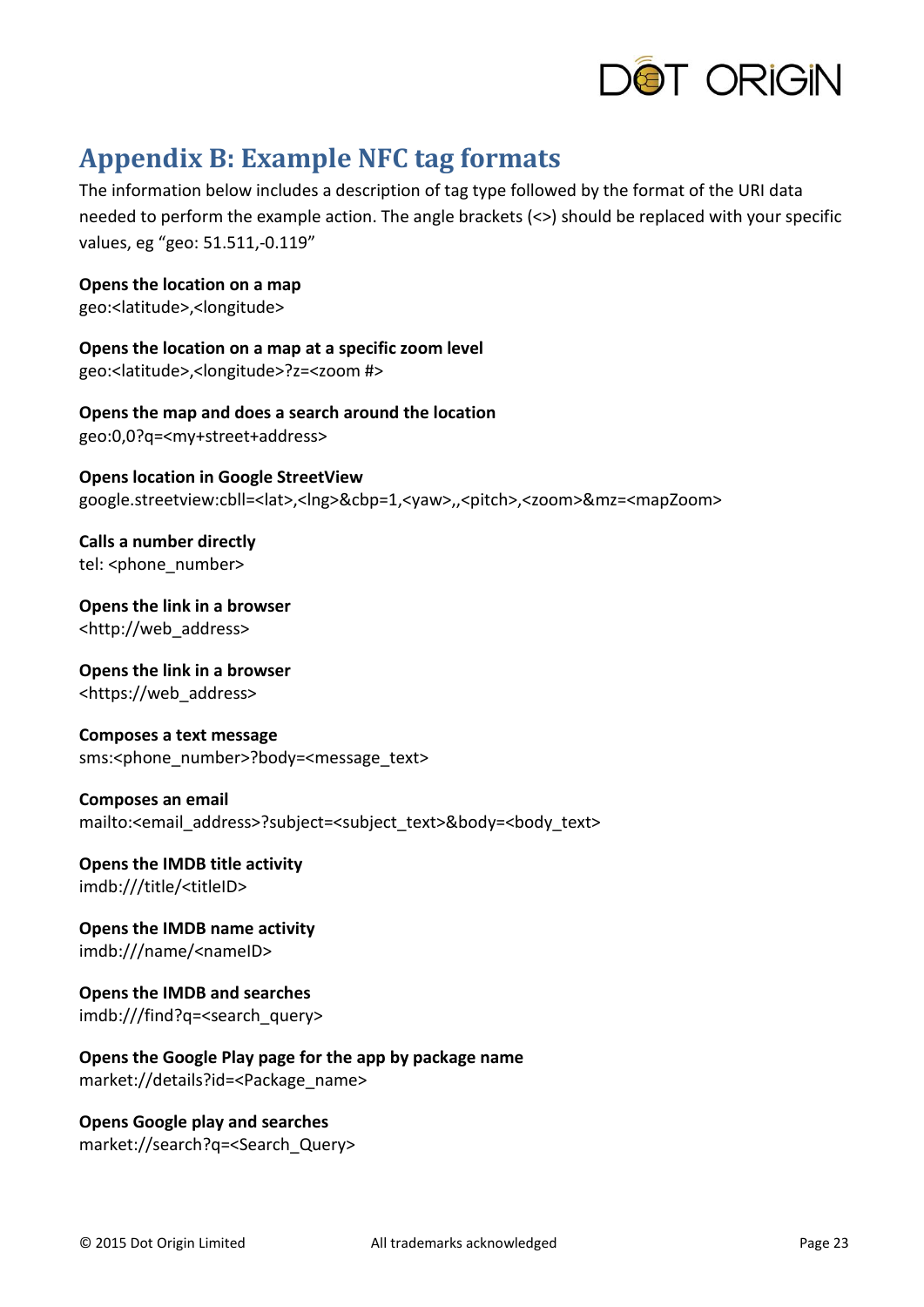

**Opens the Google Play page for the publisher** market://search?q=pub:<Publisher\_Name>

**Opens Skype and does specified action** skype:<username|phonenumber>[?[add|call|chat|sendfile|userinfo]]

**Opens Spotify to specifics** spotify:<artist|album|track>:<id>

**Opens Spotify and searches** spotify:search:<text>

**Opens Spotify to playlist** spotify:user:<username>:playlist:<id>

**Opens a compatible Telnet app and makes a connection** telnet://<user>:<password>@<host>[:<port:/]

**Opens a compatible FTP app and makes a connection** ftp://<user>:<pass>@<host>/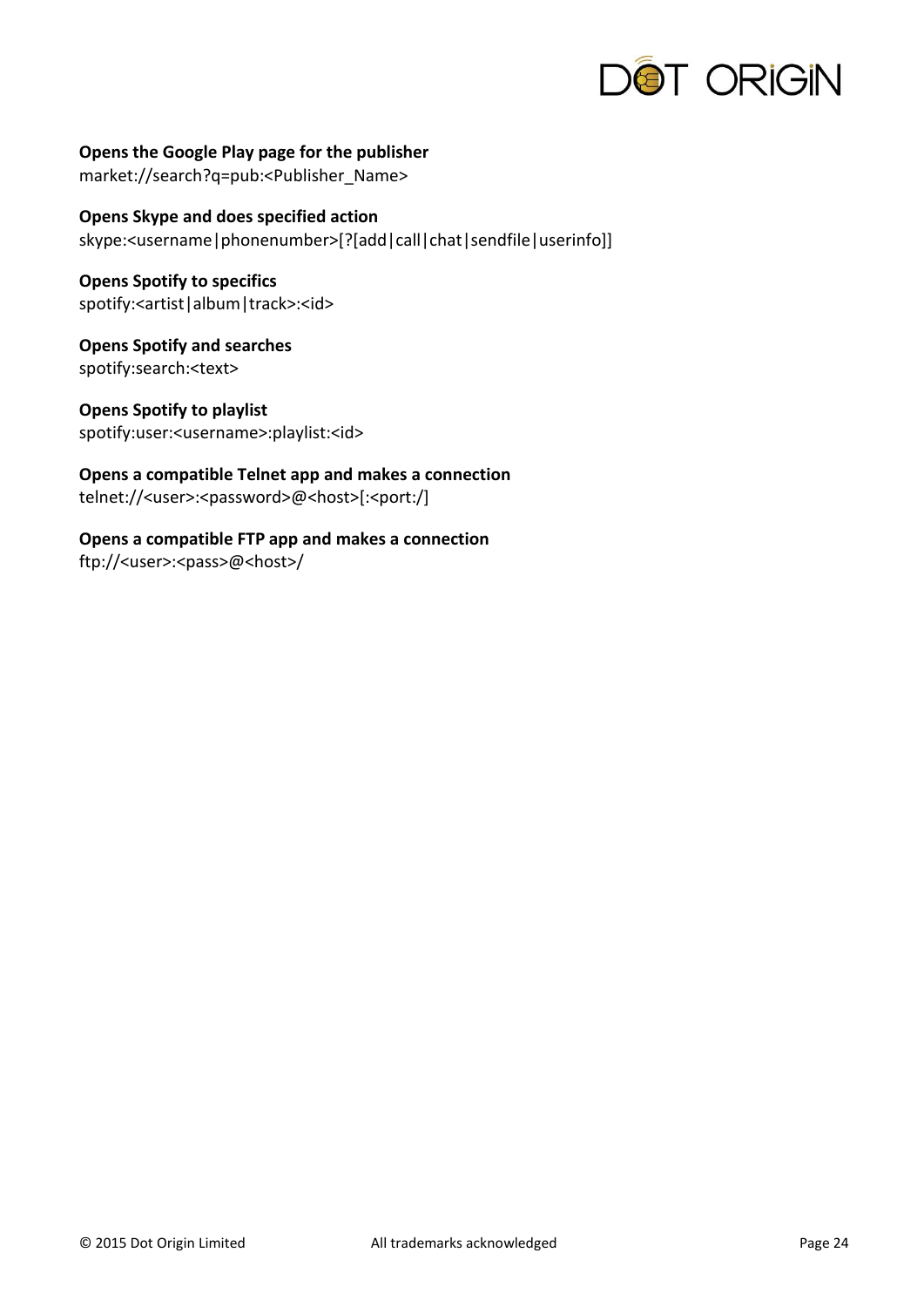

# <span id="page-24-0"></span>**Appendix C: More on beacons**

We allow for the DTAG100 to be fully Apple iBeacon compliant, so that you can set its configuration in a way that most iOS devices will immediately understand. Other platforms including Android can also understand this transmission format, so it is not limited to any one platform and serves to as a useful and uniform format.

In addition, the DTAG100 supports multiple alternative beacon formats, including its own Connectable beacon format and Eddystone beacons (all three frame types). If none of these are suitable for your application then a general-purpose custom-format beacon mode is also available.

### **More on iBeacons and Connectable beacons**

Apple iBeacons use three values to identify themselves: UUID, major, and minor. The UUID is a 32 digit hexadecimal value that should normally be unique to your brand and collection of beacons. The major value is a 5 digit decimal value (0 to 65535) that is a refinement in scope within your collection. You could use it to classify broad locations of your deployment or organize the DTAG100 devices into different purposes. The minor value is a second 5 digit decimal value (0 to 65535) that is to further define scope, be it a specific location or data set that it is meant share. These three values combined will tell your application how to interact with a specific DTAG100, so must be chosen carefully so that your deployment can react to all scenarios that you require.

The last bit of information that is included with the advertisement is an indication of signal strength. To clarify, this is the signal strength that the beacon is telling other devices that it is broadcasting at, so that they can make a judgement as to how far away from the DTAG100 they are by comparing it to the actual received signal strength.

Connectable beacons can have a local name, which is a text-based name that is transmitted in addition to the advertisement of the UUID, major, and minor values. Mobile apps can connect to this type of beacon in order to read additional data and to and write data via the DTAG100 to the attached host system.

### **More on Eddystone beacons**

An Eddystone beacon is a beacon format created by Google that is compatible with Android and iOS applications. Most notably it is capable of advertising URLs to mobile apps without requiring a direct connection between the beacon and phone. In addition to advertising URLs, Eddystone beacons can also advertise UID values similar to iBeacon UUIDs, and/or telemetry data including battery voltage and ambient temperature.

Eddystone UIDs are separated into a 10 byte namespace value (20 digit hexadecimal value) and a 6 byte instance value (12 digit hexadecimal value). Though not enforced, it is suggested that the namespace identifies a group of beacons, and the instance identifies an individual beacon. Eddystone telemetry data contains battery voltage, beacon temperature, advertising PDU count, and the time since the beacon was powered on. The DTAG100 does not currently provide any actual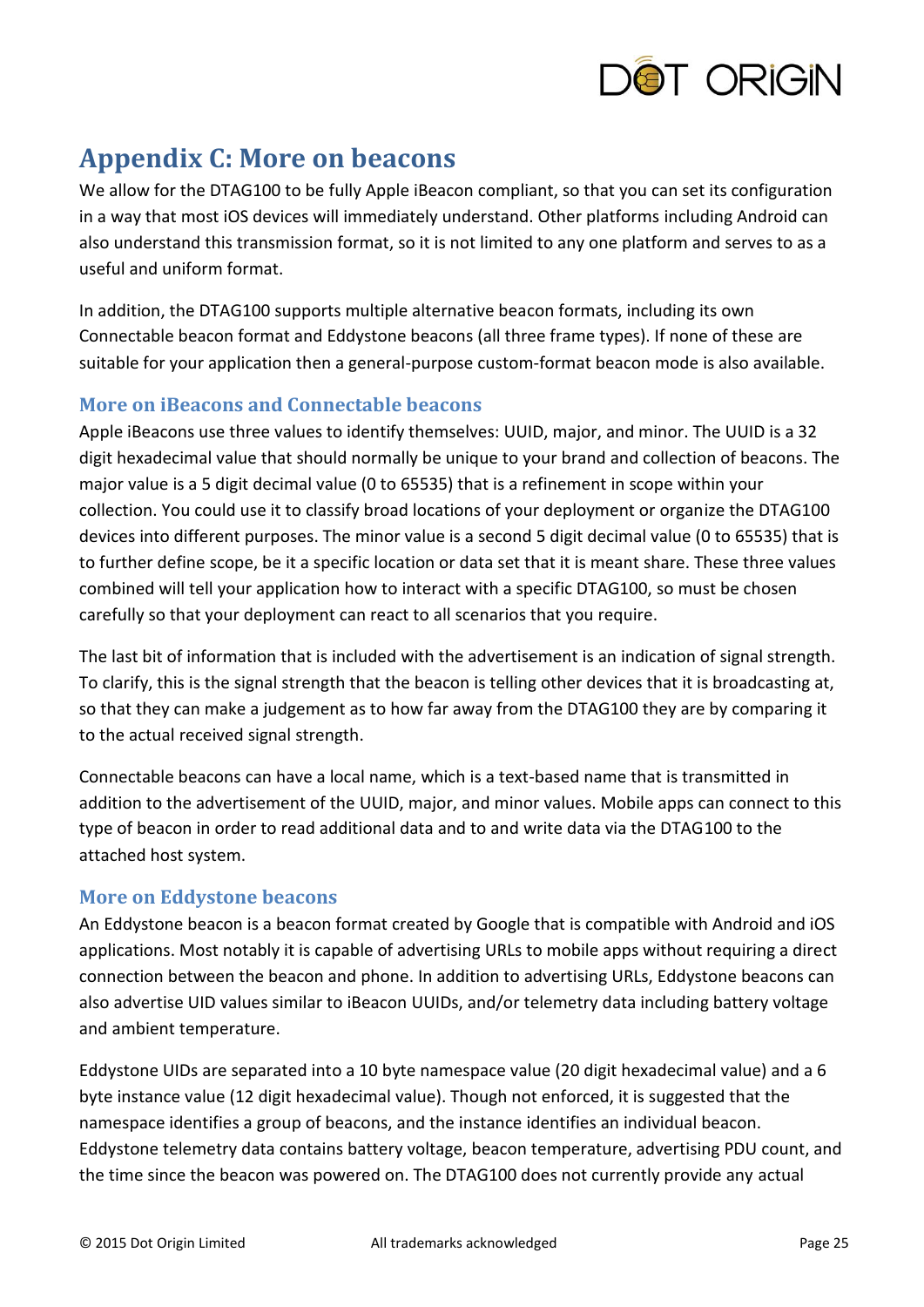

voltage or temperature measurements, but you can test your apps by setting those values on the DTAG100 to be whatever you wish, and/or feed useful values from the connected host system. The voltage and temperature are each 2 byte values (4 digit hexadecimal values). As per the Eddystone spec, the values of 0000 and 8000 respectively, indicate to scanning apps that voltage and temperature are not supported. It will correctly advertise the advertising PDU count and time since it was powered on.

Eddystone beacons are meant to be used in conjunction with Google's Proximity Beacon and Nearby Messages APIs for Android and iOS. You can additionally make use of the two-way data transfer features provided by the DTAG100, in the same way as Connectable beacons.

### **Other beacon formats**

The DTAG100 also provides a raw data mode where the full 31 bytes of BLE advertising data can be specified and changed at any time.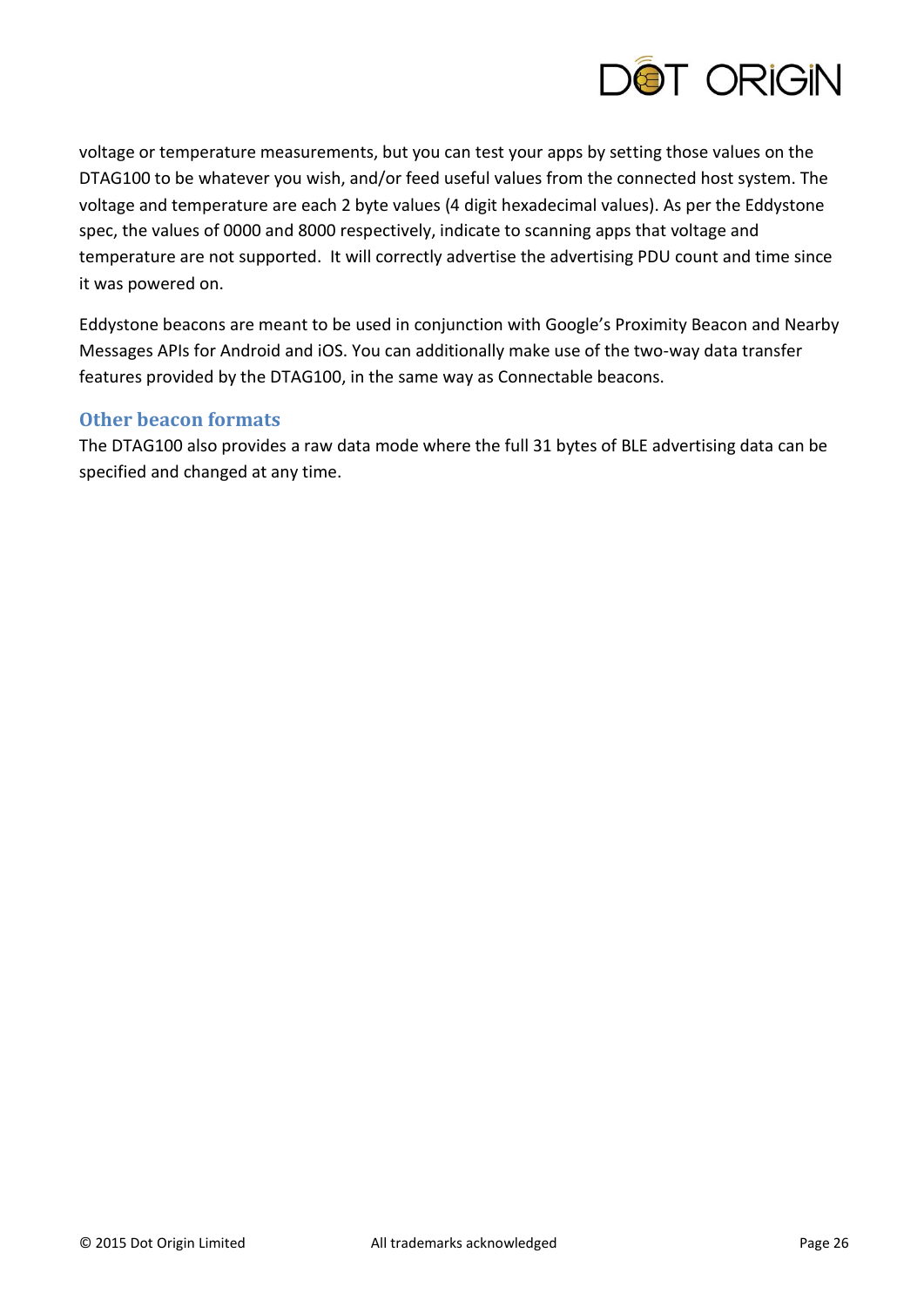

# <span id="page-26-0"></span>**Appendix D: BLE advertised power calculations**

When the DTAG100 is configured as a BLE beacon using either the Apple-compliant iBeacon data transmission format, or the alternative Connectable beacon format, the regularly-transmitted data packet includes a value that represents the strength of the Bluetooth radio transmission when measured 1m away from the beacon. This is used by receiving devices to estimate their own distance from the beacon, which they can do by comparing the advertised power value with the actual received signal strength that they see.

The strength of the actual transmission will depend on a number of factors, not least the choice of Bluetooth antenna, it's location, and the amount of metal and other materials nearby. If your application uses distance estimation, it will therefore be important to calibrate each DTAG100 installation to ensure that the advertised power value (BLEAdvPower) is set correctly, and according to the actual transmission power being used at any one time.

The value for the advertised power can be set in **config.txt**, to match the transmitted power which is also set there, but can also be overridden as part of the individual beacon configuration data in **bledata.txt** if required. Because radio signal strength values are typically measured as negative values (eg -58dBm) the hex value that should be used for advertised power must be calculated using 2's complement binary arithmetic.

The following table provides suggested values to use for BLEAdvPower when using the standard DTAG100 internal antenna at the various transmission power settings available:

| <b>BLETxPower</b> | <b>BLEAdvPower</b> |
|-------------------|--------------------|
| 15                | C5                 |
| 14                | C <sub>1</sub>     |
| 13                | C <sub>0</sub>     |
| 12                | BЕ                 |
| 11                | BЕ                 |
| 10                | ВD                 |
| 9                 | BВ                 |
| 8                 | ΒA                 |
| 7                 | B8                 |
| 6                 | B6                 |
| 5                 | Β4                 |
| 4                 | Β1                 |
| 3                 | B0                 |
| $\overline{2}$    | B0                 |
| 1                 | AВ                 |
| 0                 | ΑA                 |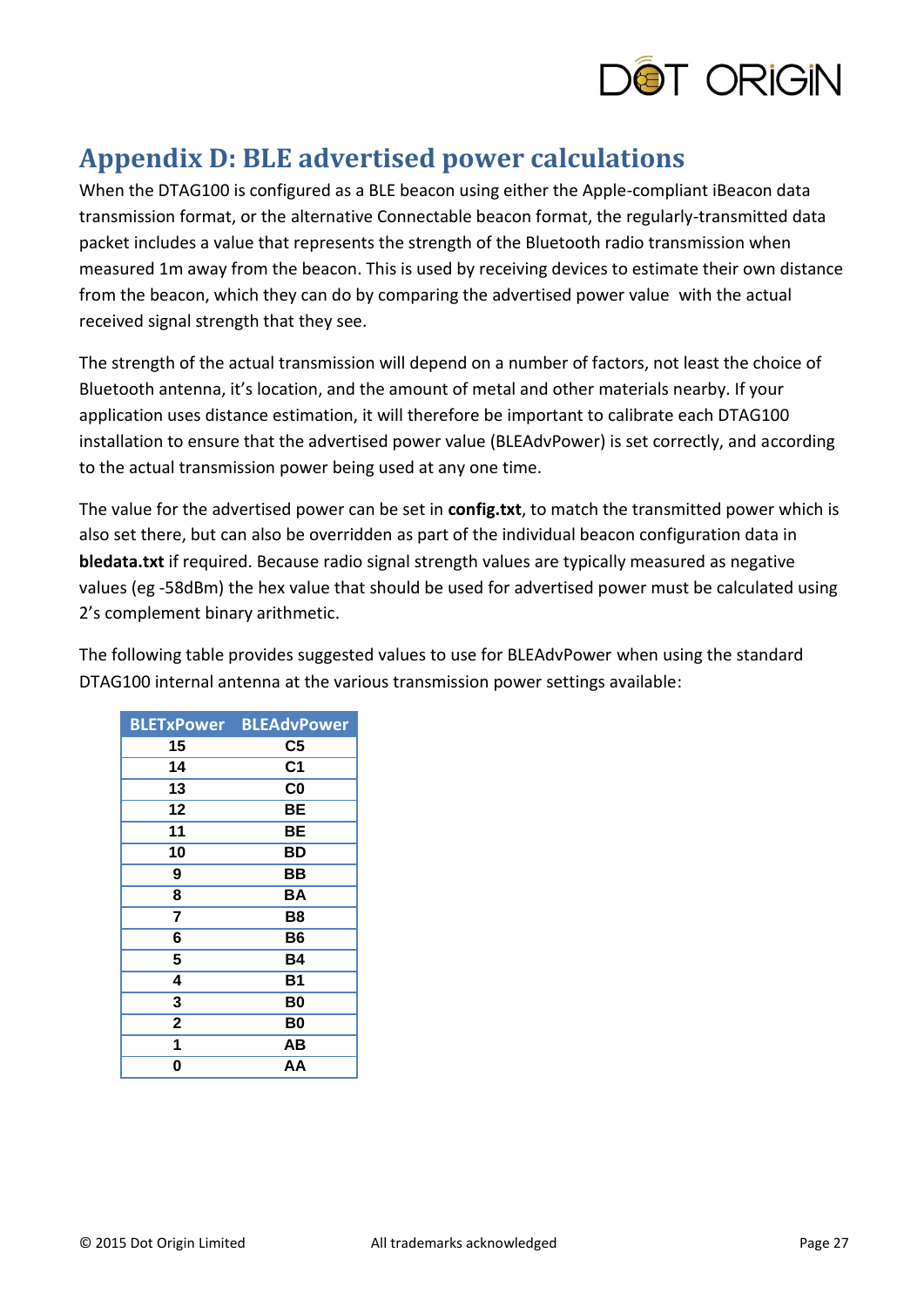

# <span id="page-27-0"></span>**Appendix E: More on launching apps**

# **How to launch an app automatically using NFC**

#### *Android*

Use Android Application Records (AAR), which is an external record with type "android.com:pkg". The payload is the app's package name (ie, com.google.android.youtube). If the app is not present on the phone, it will navigate to it in the Play Store app. This record should be the last record in your message as to not disturb tag reading on other operating system. More information is available here:

#### <http://developer.android.com/guide/topics/connectivity/nfc/nfc.html#aar>

#### *Windows 8 or Windows Phone 8*

Use a LaunchApp record, which is an absolute URI record with type "windows.com/LaunchApp". The payload starts with the data you wish to pass to your app, followed by platform and app name pairs (meant to be extensible). If the app is not present on the device, it will ask to install it from the Microsoft Marketplace. Creating this type of record is not currently possible through the DTAG Producer. You would need to create a tagdata.txt file with the raw hex data manually. This record must be the first record in your message. More information is available here:

[http://social.technet.microsoft.com/wiki/contents/articles/13539.how-to-launch-apps-via](http://social.technet.microsoft.com/wiki/contents/articles/13539.how-to-launch-apps-via-proximity-apis-nfc.aspx#LaunchApp_Tags)[proximity-apis-nfc.aspx#LaunchApp\\_Tags](http://social.technet.microsoft.com/wiki/contents/articles/13539.how-to-launch-apps-via-proximity-apis-nfc.aspx#LaunchApp_Tags)

There is a good visualization of creating cross-platform app launching tags here: [https://social.technet.microsoft.com/wiki/contents/articles/13955.how-to-create-cross-platform](https://social.technet.microsoft.com/wiki/contents/articles/13955.how-to-create-cross-platform-launchapp-nfc-tags.aspx#Cross-Platform_LaunchApp_Tag)[launchapp-nfc-tags.aspx#Cross-Platform\\_LaunchApp\\_Tag](https://social.technet.microsoft.com/wiki/contents/articles/13955.how-to-create-cross-platform-launchapp-nfc-tags.aspx#Cross-Platform_LaunchApp_Tag)

### **How to launch apps using BLE**

Currently, latest iOS devices are capable of launching apps for a limited time, in response to detecting one or more specified iBeacon UUIDs. The app must be installed and must be 'beacon aware' before this functionality is available.

Please refer to the Apple developer documentation for more information.

On Android you will need to develop an app that runs continuously in the background in order to scan for beacons and then notify the user as appropriate. Later version of Android include facilities to help you do this – please see the Android developer documentation for more information.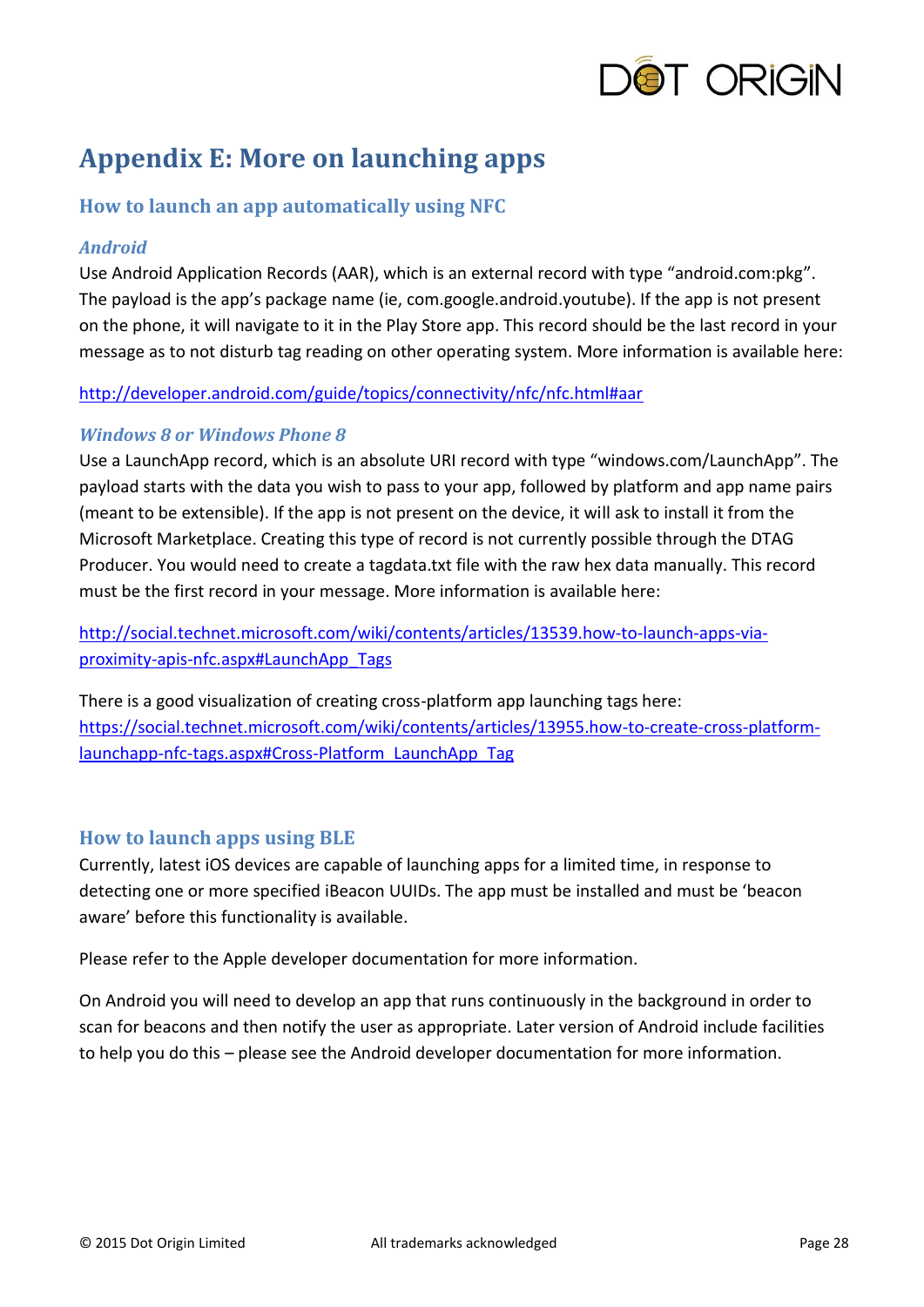

# <span id="page-28-0"></span>**Appendix F: More on writing data**

### **How to write to the DTAG100 from Android via NFC**

The DTAG100 will recognize any data that is written to it over NFC that is between ASCII encoded "<- " and "->" markers. It will write this data over the keyboard or virtual COM port (depending on the contents of your config.txt), as long as it is preceded by a valid license code and optional password (see previous section). The easiest way to write an ASCII encoded string of data from Android, is to create an NDEF Record with Record Type Definition (RTD) of text.

You'll have to build the text payload byte array yourself according to the NFCForum-TS-RTD Text 1.0. You can then use the NdefRecord constructor to add the additional headers for a text RTD, and the NdefMessage constructor to add that record to a message. Then write the message to your tag obtained from the intent, which should be set up in your AndroidManifest.xml file.

Below is a createTextRecord function as a starting point.

 *private NdefRecord createTextRecord(String text) throws UnsupportedEncodingException { // Convert the text to hex (with the default UTF-8) and get the length byte[] textBytes = text.getBytes(); int textLength = textBytes.length; // Convert to the text language to hex (ensuring US-ASCII) and get the length String lang = "en"; byte[] langBytes = lang.getBytes("US-ASCII"); int langLength = langBytes.length; // Make an array of the proper size to hold the status byte, language, and text byte[] payload = new byte[1 + langLength + textLength]; // Set the status byte (which is only the length in our case of using UTF-8) payload[0] = (byte) langLength; // Copy langbytes and textbytes into the payload System.arraycopy(langBytes, 0, payload, 1, langLength); System.arraycopy(textBytes, 0, payload, 1 + langLength, textLength); // Create an NdefRecord with TNF=well known and RTD=text with the payload we created NdefRecord recordNFC = new NdefRecord(NdefRecord.TNF\_WELL\_KNOWN, NdefRecord.RTD\_TEXT, new byte[0], payload); return recordNFC; }*

Ignoring the necessary error and exception handling, and that connecting and writing to NFC tags should be outside the main application thread, the flow should look something like:

```
NdefRecord[] records = { createTextRecord("[-" + yourLicenseCode + ";" + yourOptionalWritePassword + 
"-]<-" + yourTextString + "->") };
NdefMessage message = new NdefMessage(records);
Tag tag = intent.getParcelableExtra(NfcAdapter.EXTRA_TAG);
Ndef ndef = Ndef.get(tag);
ndef.connect();
ndef.writeNdefMessage(message);
ndef.close();
```